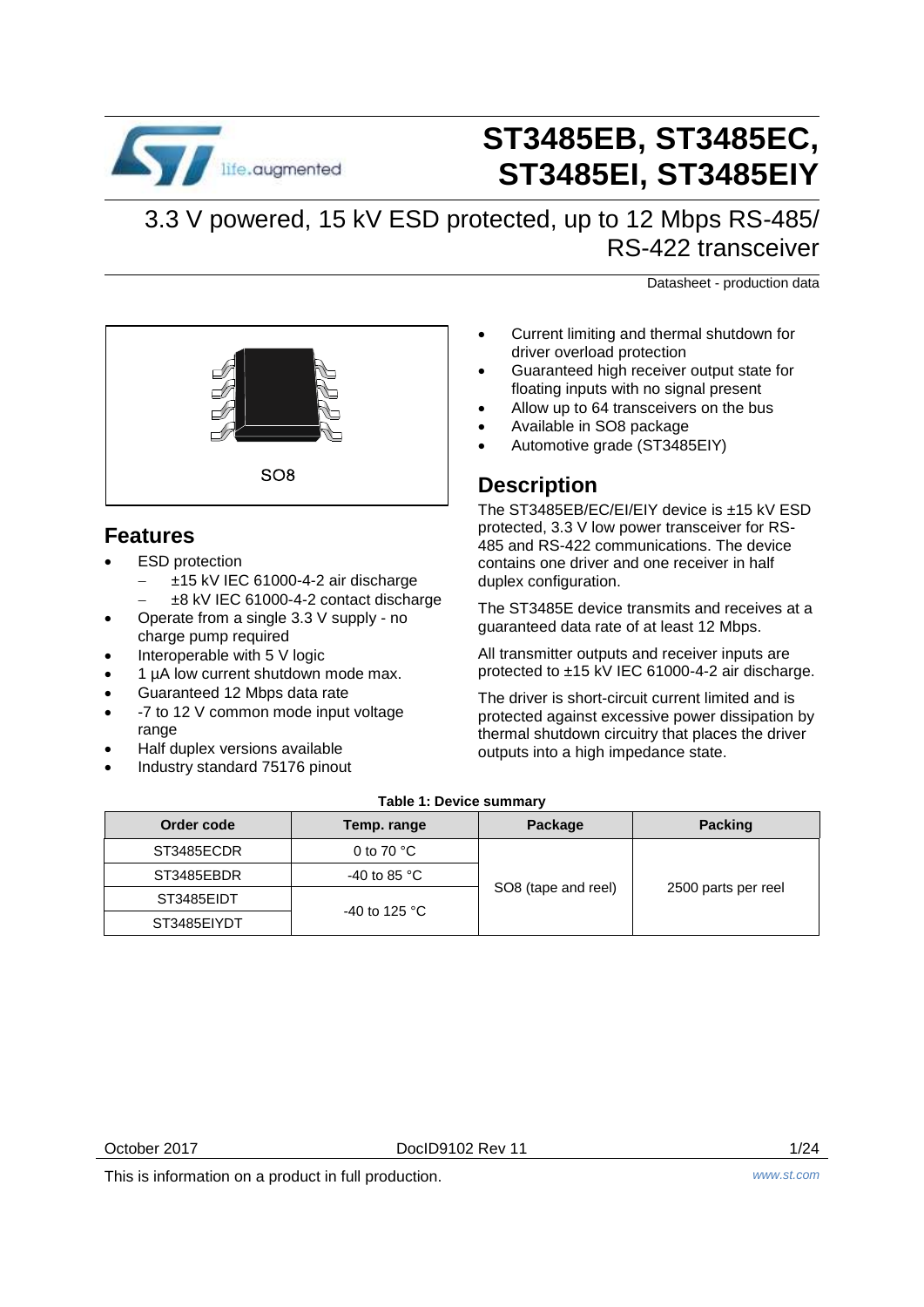# **Contents**

| $\mathbf 1$             |     |  |
|-------------------------|-----|--|
| $\mathbf{2}$            |     |  |
| $\mathbf{3}$            |     |  |
| $\overline{\mathbf{4}}$ |     |  |
| $\overline{\mathbf{5}}$ |     |  |
| 6                       |     |  |
|                         | 6.1 |  |
|                         | 6.2 |  |
| $\overline{7}$          |     |  |
| 8                       |     |  |

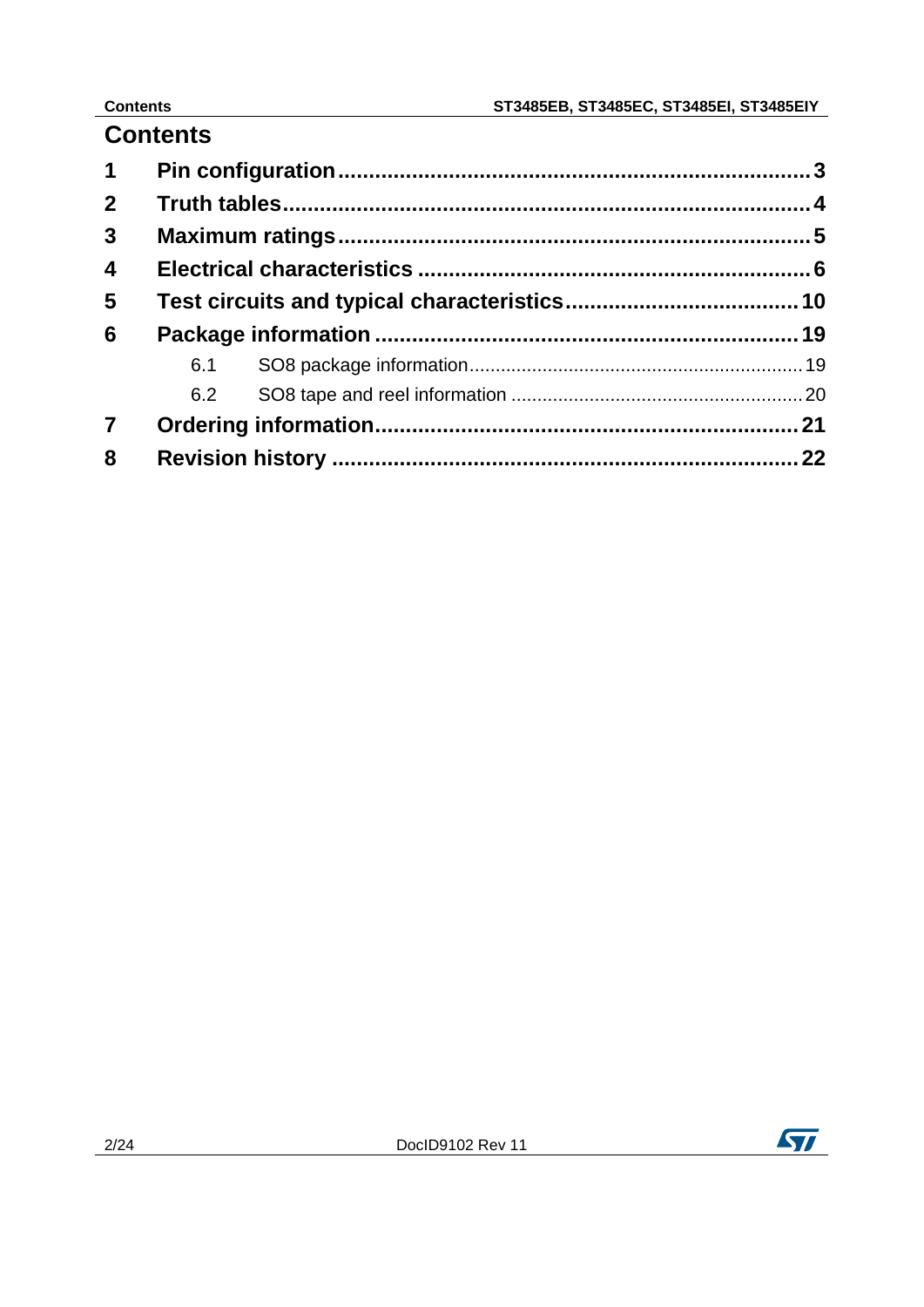# **1 Pin configuration**

<span id="page-2-0"></span>

### **Table 2: Pin description**

| Pin n°         | <b>Symbol</b> | Name and function                                                                                                                                                                                                                                                                                                                                         |
|----------------|---------------|-----------------------------------------------------------------------------------------------------------------------------------------------------------------------------------------------------------------------------------------------------------------------------------------------------------------------------------------------------------|
| 1              | RO.           | Receiver output. If $A > B$ by 200 mV, RO will be high; if $A < B$ by 200<br>mV, RO will be low.                                                                                                                                                                                                                                                          |
| $\mathcal{P}$  | <b>RE</b>     | Receiver output enable. RO is enabled when $\overline{RE}$ is low; RO is high<br>impedance when $\overline{RE}$ is high. If $\overline{RE}$ is high and DE is low, the<br>device will enter a low power shutdown mode.                                                                                                                                    |
| 3              | DE.           | Driver output enable. The driver outputs are enabled by bringing DE<br>high. They are high impedance when DE is low. If RE is high DE is<br>low, the device will enter a low-power shutdown mode. If the driver<br>outputs are enabled, the part functions as line driver, while they are<br>high impedance, it functions as line receivers if RE is low. |
| 4              | DI            | Driver input. A low on DI forces output A low and output B high.<br>Similarly, a high on DI forces output A high and output B low.                                                                                                                                                                                                                        |
| 5              | <b>GND</b>    | Ground.                                                                                                                                                                                                                                                                                                                                                   |
| 6              | A             | Non-inverting receiver input and non-inverting driver output.                                                                                                                                                                                                                                                                                             |
| $\overline{7}$ | B             | Inverting receiver input and inverting driver output.                                                                                                                                                                                                                                                                                                     |
| 8              | <b>VCC</b>    | Supply voltage: $V_{\text{CC}} = 3$ V to 3.6 V.                                                                                                                                                                                                                                                                                                           |

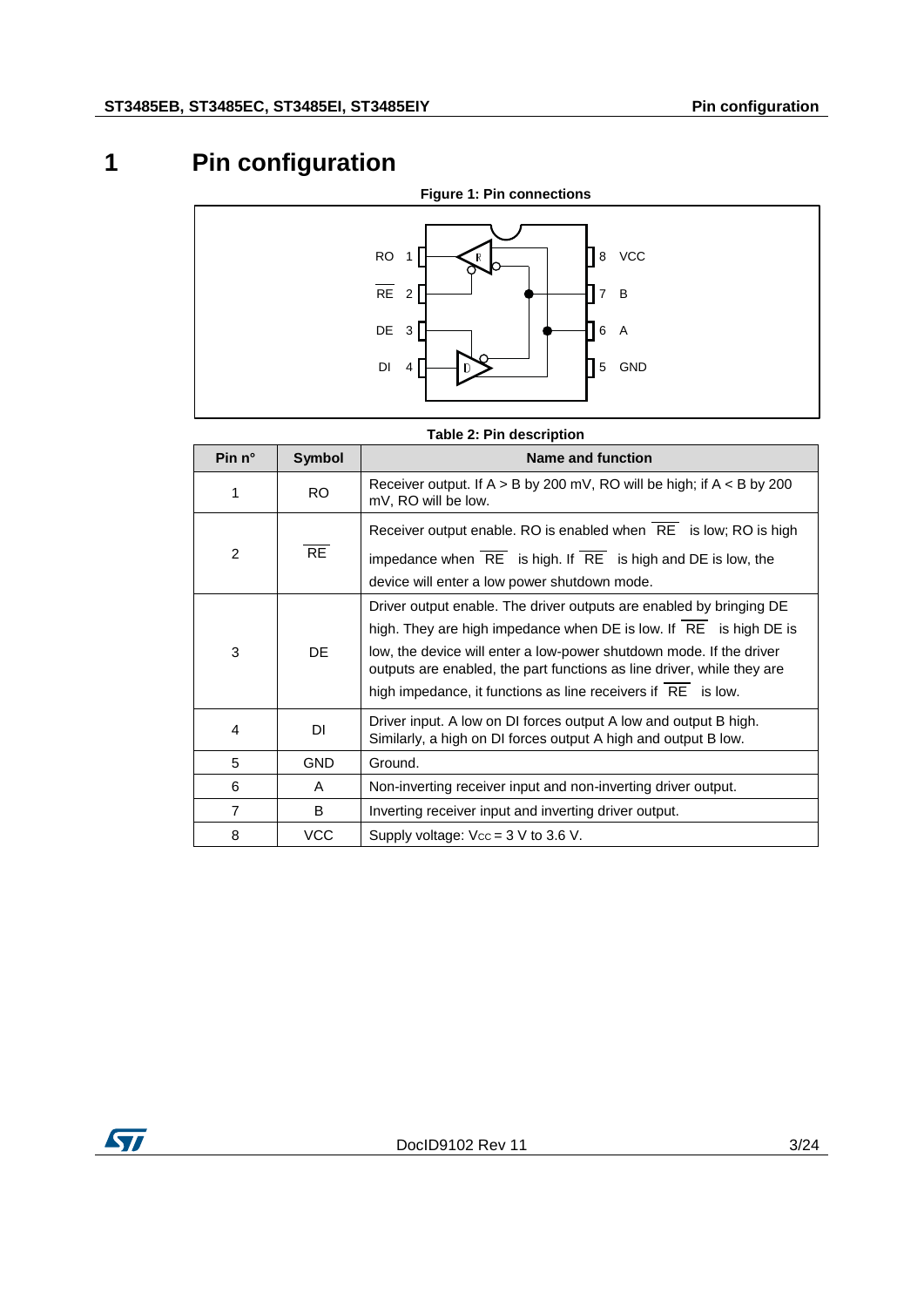### **2 Truth tables**

<span id="page-3-0"></span>

| Table 3: Truth table (driver) |           |           |                |   |             |   |  |
|-------------------------------|-----------|-----------|----------------|---|-------------|---|--|
| <b>Inputs</b>                 |           |           | <b>Outputs</b> |   |             |   |  |
| <b>RE</b>                     | <b>DE</b> | <b>DI</b> | B              | A | <b>Mode</b> |   |  |
| X                             | н         |           |                | н |             | Н |  |
|                               |           |           |                |   |             | H |  |
|                               |           |           | 7              |   |             |   |  |
| Н                             |           | X<br>Ζ    | Shutdown       |   |             |   |  |

*Note:*  $X =$  "don't care";  $Z =$  high impedance

### **Table 4: Truth table (receiver)**

| <b>Inputs</b> |           |              | <b>Output</b> |             |
|---------------|-----------|--------------|---------------|-------------|
| RE            | <b>DE</b> | $A-B$        | <b>RO</b>     | <b>Mode</b> |
|               |           | $\geq 0.2$ V |               |             |
|               |           | $\le$ -0.2 V |               | Normal      |
|               |           | Inputs open  | н             |             |
| Н             |           |              |               | Shutdown    |

*Note:*  $X =$  "don't care";  $Z =$  high impedance

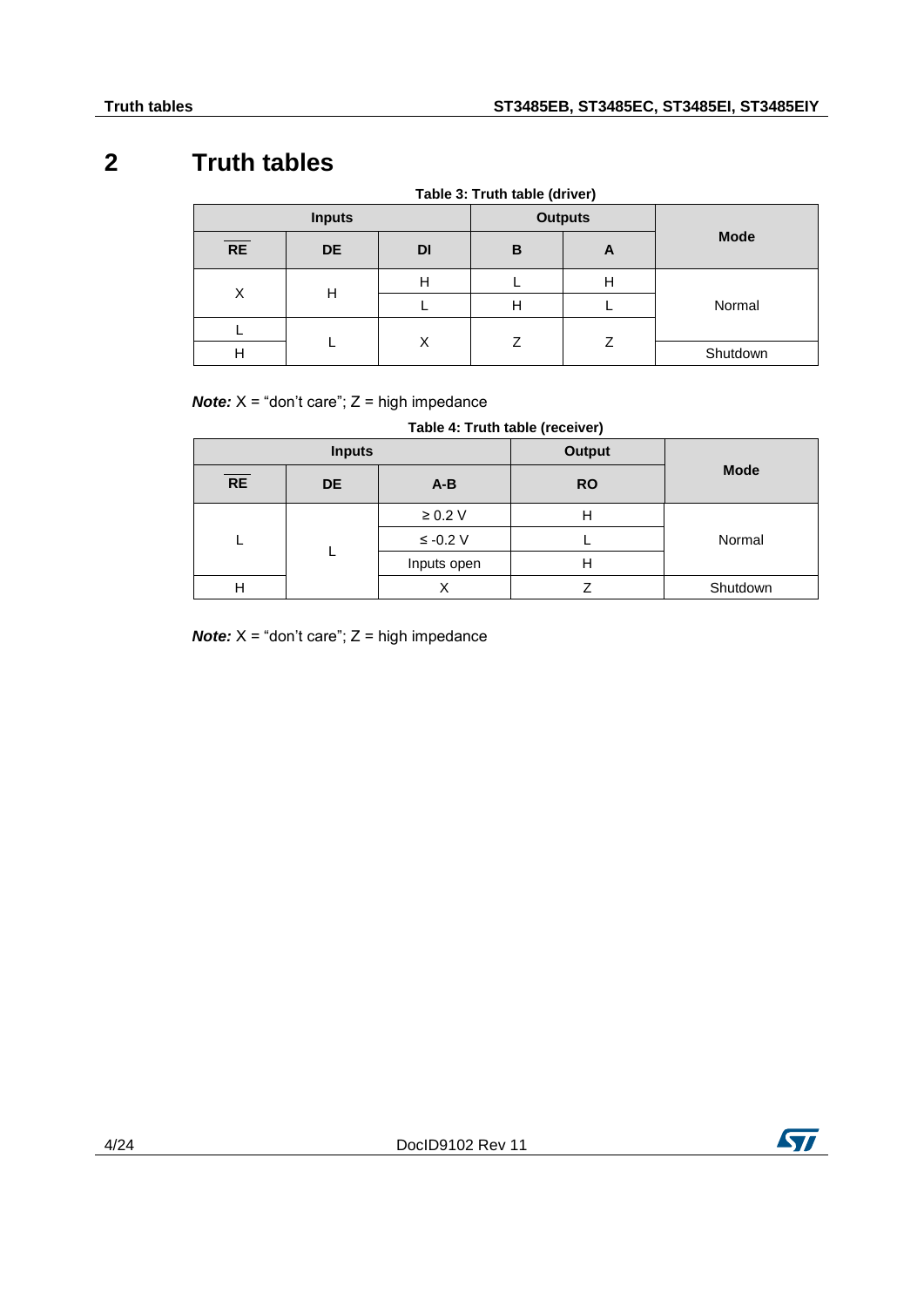### **3 Maximum ratings**

<span id="page-4-0"></span>Absolute maximum ratings are those values beyond which damage to the device may occur. Functional operation under these condition is not implied.

| <b>Symbol</b>   | <b>Parameter</b>                                                                                                                                                                                                                                                                                                                                                                 | <b>Value</b>  | Unit   |  |
|-----------------|----------------------------------------------------------------------------------------------------------------------------------------------------------------------------------------------------------------------------------------------------------------------------------------------------------------------------------------------------------------------------------|---------------|--------|--|
| $V_{\rm CC}$    | Supply voltage                                                                                                                                                                                                                                                                                                                                                                   | 7             |        |  |
| $V_{\perp}$     | Control input voltage (RE, DE)                                                                                                                                                                                                                                                                                                                                                   | $-0.3$ to $7$ |        |  |
| Vdi             | Driver input voltage (DI)                                                                                                                                                                                                                                                                                                                                                        | $-0.3$ to $7$ | $\vee$ |  |
| V <sub>DO</sub> | Driver output voltage (A, B)                                                                                                                                                                                                                                                                                                                                                     | ±14           |        |  |
| $V_{\rm RI}$    | Receiver input voltage (A, B)<br>±14<br>Receiver output voltage (RO)<br>$-0.3$ to (V <sub>cc</sub> + 0.3)<br>HBM: human body model for the line inputs<br>12<br>(A and B) $(1)$<br>HBM: human body model for the logic<br>4<br>inputs (DI, DE, $\overline{RE}$ ) (1)<br>HBM: human body model for all other pins<br>$\mathcal{P}$<br>(1)<br>CDM: charged device model (2)<br>1.5 |               |        |  |
| V <sub>RO</sub> |                                                                                                                                                                                                                                                                                                                                                                                  |               |        |  |
|                 |                                                                                                                                                                                                                                                                                                                                                                                  |               |        |  |
| <b>ESD</b>      |                                                                                                                                                                                                                                                                                                                                                                                  |               | kV     |  |
|                 |                                                                                                                                                                                                                                                                                                                                                                                  |               |        |  |
|                 |                                                                                                                                                                                                                                                                                                                                                                                  |               |        |  |

#### **Table 5: Absolute maximum ratings**

#### <span id="page-4-2"></span>**Notes:**

<span id="page-4-1"></span>(1)Human body model: 100 pF discharged through a 1.5 kΩ resistor between two pins of the device, done for all couples of pin combinations with other pins floating.

<span id="page-4-3"></span><sup>(2)</sup>Charged device model: all pins plus package are charged together to the specified voltage and then discharged directly to ground.

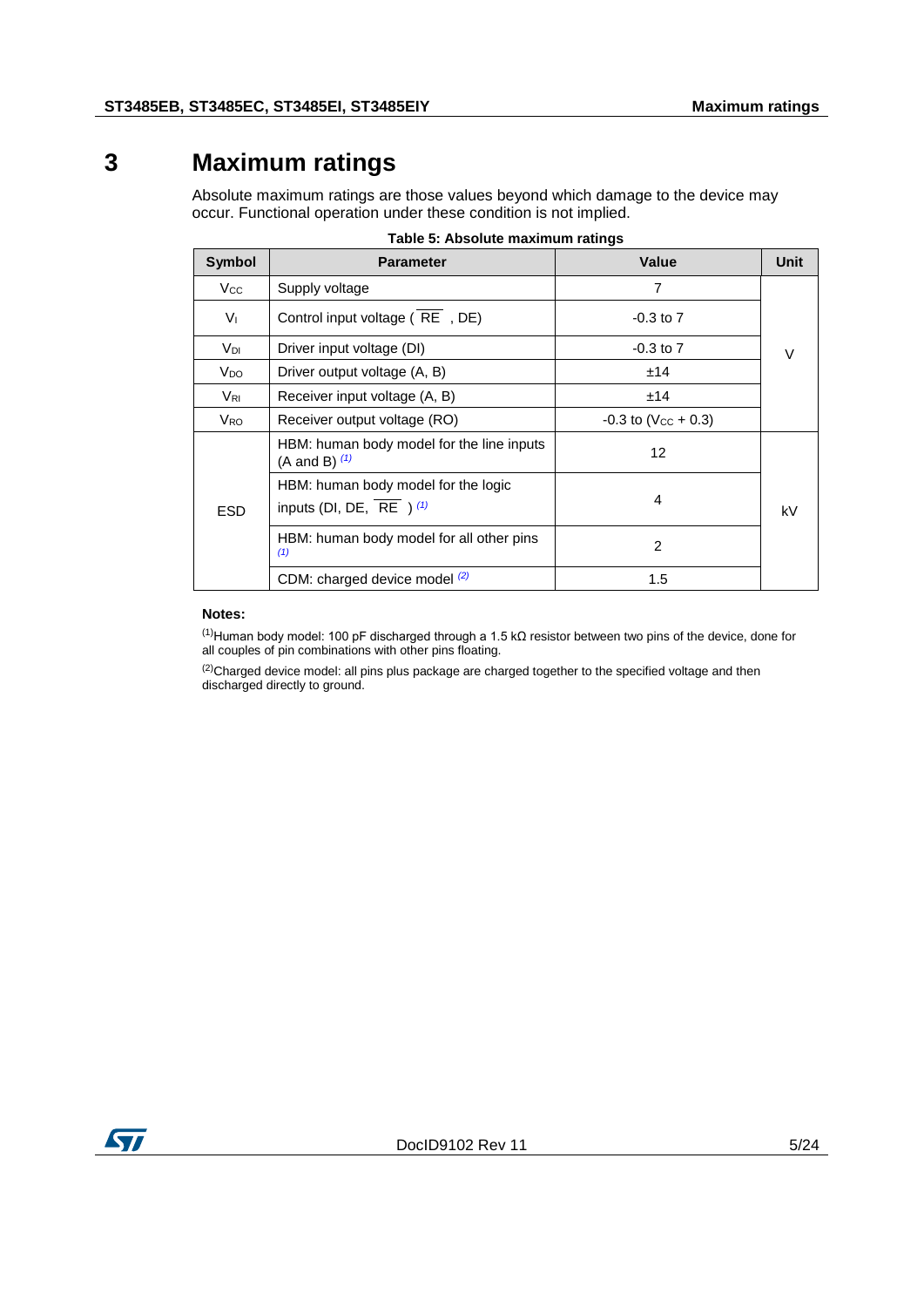# **4 Electrical characteristics**

<span id="page-5-0"></span>**Table 6: Electrical characteristics (VCC = 3 V to 3.6 V, TA = 0 to 70 °C for ST3485ECDR, TA = - 40 to 85 °C for ST3485EBDR, TA = -40 to 125 °C for ST3485EIDT and ST3485EIYDT, unless otherwise specified. Typical values are referred to TA = 25 °C)** 

| Symbol          | <b>Parameter</b>                     | <b>Test conditions</b>                                         |                                                              | Min. | Typ.  | Max. | Unit |
|-----------------|--------------------------------------|----------------------------------------------------------------|--------------------------------------------------------------|------|-------|------|------|
| <b>I</b> SUPPLY | V <sub>cc</sub> power supply current | No load, $DI = 0$ V or $V_{CC}$                                | $DE = V_{CC}$<br>$\overline{RE} = 0 V$<br>or V <sub>cc</sub> |      | 1.3   | 2.2  | mA   |
|                 |                                      |                                                                | $DE = 0 V,$<br>$\overline{RE} = 0 V$                         |      | 1.2   | 1.9  |      |
| <b>I</b> SHDN   | Shutdown supply current              | $DE = 0 V$ , $\overline{RE} = V_{CC}$ , $DI = 0 V$ or $V_{CC}$ |                                                              |      | 0.002 |      | μA   |

#### **Table 7: Logic input electrical characteristics (VCC = 3 V to 3.6 V, TA = 0 to 70 °C for ST3485ECDR, TA = -40 to 85 °C for ST3485EBDR, TA = -40 to 125 °C for ST3485EIDT and ST3485EIYDT, unless otherwise specified. Typical values are referred to TA = 25 °C)**

| <b>Symbol</b>    | <b>Parameter</b>           | <b>Test conditions</b>             |                 | Min. | Typ. | Max.   | Unit |
|------------------|----------------------------|------------------------------------|-----------------|------|------|--------|------|
| VIL              | Input logic threshold low  | DE, DI, RE                         |                 |      | 1.3  | 0.8    | V    |
| Vıн              | Input logic threshold high | DE, DI, RE                         | 2               |      |      |        |      |
| I <sub>IN1</sub> | Logic input current        | DE, DI, RE                         |                 |      |      | ±2.0   | μA   |
| l <sub>IN2</sub> | Input current (A, B)       |                                    | $V_{IN}$ = 12 V |      |      | 1      | mA   |
|                  |                            | $DE = 0 V$ , $V_{CC} = 0$ or 3.6 V | $V_{IN} = -7 V$ |      |      | $-0.8$ |      |



**ST**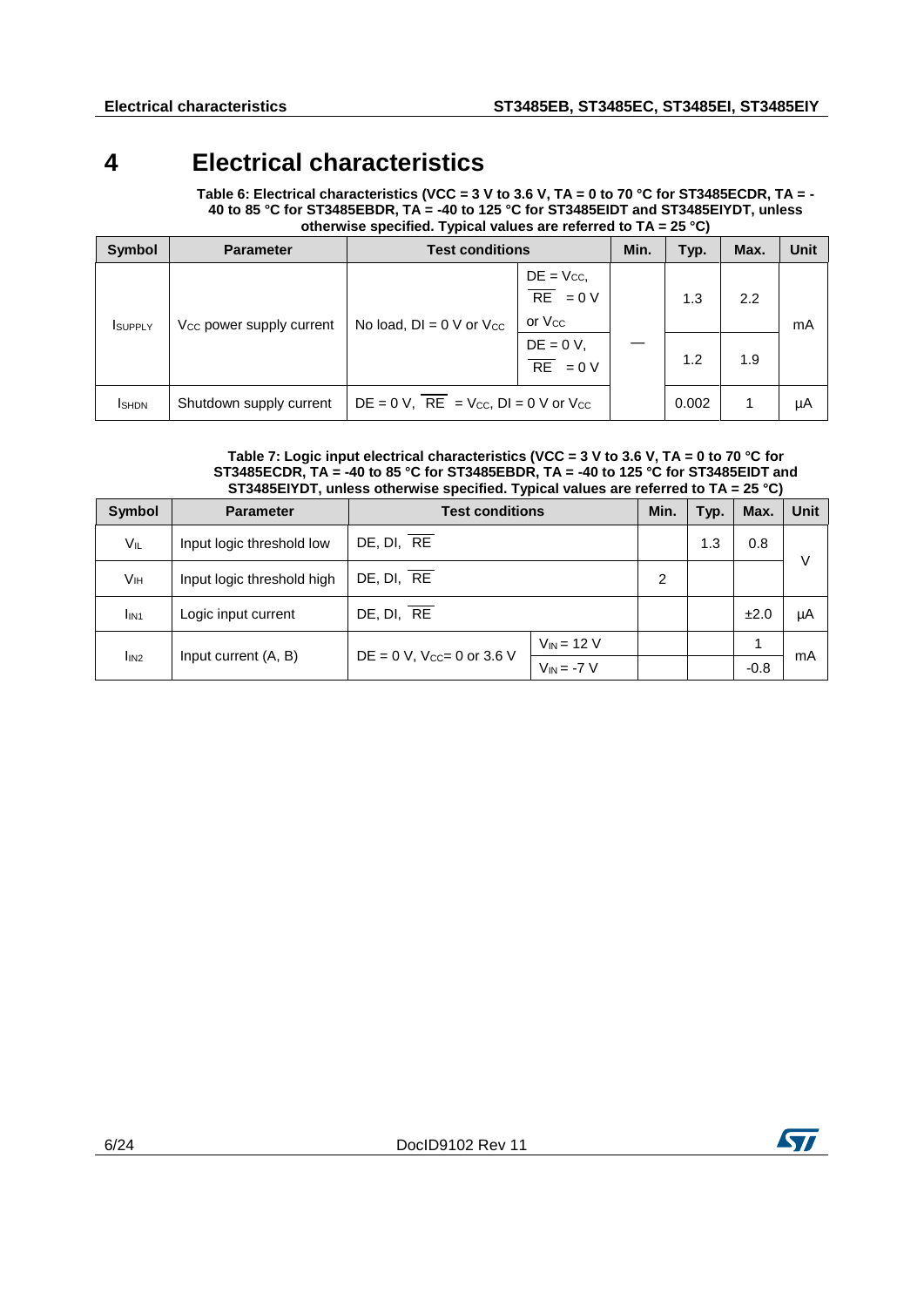### **ST3485EB, ST3485EC, ST3485EI, ST3485EIY Electrical characteristics**

**Table 8: Transmitter electrical characteristics (VCC = 3 V to 3.6 V, TA = 0 to 70 °C for ST3485ECDR, TA = -40 to 85 °C for ST3485EBDR, TA = -40 to 125 °C for ST3485EIDT and ST3485EIYDT, unless otherwise specified. Typical values are referred to TA = 25 °C)** 

| <b>Symbol</b>   | <b>Parameter</b>                                                                                            | <b>Test conditions</b>                                     | Min. | Typ. | Max. | <b>Unit</b> |
|-----------------|-------------------------------------------------------------------------------------------------------------|------------------------------------------------------------|------|------|------|-------------|
|                 |                                                                                                             | R <sub>L</sub> = 100 $\Omega$ (RS-422) ( <i>Figure 2</i> ) | 2    |      |      |             |
| V <sub>OD</sub> | Differential drive output                                                                                   | R <sub>L</sub> = 54 $\Omega$ (RS-485) ( <i>Figure 2</i> )  | 1.5  |      |      |             |
|                 |                                                                                                             | R <sub>L</sub> = 60 $\Omega$ (RS-485) ( <i>Figure 3</i> )  | 1.5  |      |      |             |
| $\Delta V$ OD   | Change in magnitude of<br>driver differential output<br>voltage for<br>complementary output<br>states $(1)$ | $R_L$ = 54 $\Omega$ or 100 $\Omega$ ( <i>Figure 2</i> )    |      |      | 0.2  | V           |
| Voc.            | Driver common mode<br>output voltage                                                                        | $R_L$ = 54 $\Omega$ or 100 $\Omega$ ( <i>Figure 2</i> )    |      |      | 3    |             |
| $\Delta$ Voc    | Change in magnitude of<br>driver common mode<br>output voltage $(1)$                                        | $R_L$ = 54 $\Omega$ or 100 $\Omega$ ( <i>Figure 2</i> )    |      |      | 0.2  |             |
| <b>l</b> osp    | Driver short-circuit output<br>current                                                                      |                                                            |      |      | ±250 | mA          |

### **Notes:**

<span id="page-6-0"></span>(1)∆VOD and ∆VOC are the changes in VOD and VOC, respectively, when the DI input changes state.

| Table 9: Receiver electrical characteristics (VCC = $3$ V to 3.6 V, TA = 0 to 70 °C for |
|-----------------------------------------------------------------------------------------|
| ST3485ECDR. TA = -40 to 85 °C for ST3485EBDR. TA = -40 to 125 °C for ST3485EIDT and     |
| ST3485EIYDT, unless otherwise specified. Typical values are referred to $TA = 25$ °C)   |

| <b>Symbol</b>   | <b>Parameter</b>                                       | <b>Test conditions</b>                                                                  | Min.           | Typ. | Max. | <b>Unit</b> |
|-----------------|--------------------------------------------------------|-----------------------------------------------------------------------------------------|----------------|------|------|-------------|
| V <sub>TH</sub> | Receiver differential<br>threshold voltage             | $V_{CM} = -7 V$ to 12 V, DE = 0                                                         | $-0.2$         |      | 0.2  | V           |
| $\Delta V$ th   | Receiver input hysteresis                              | $V_{CM} = 0 V$                                                                          |                | 70   |      | mV          |
| <b>V</b> он     | Receiver output high<br>voltage                        | $I_{\text{OUT}} = -4 \text{ mA}$ , $V_{\text{ID}} = 200 \text{ mV}$ ( <i>Figure 4</i> ) | $\overline{2}$ |      |      | V           |
| <b>Vol</b>      | Receiver output low<br>voltage                         | $I_{\text{OUT}} = 4 \text{ mA}$ , $V_{\text{ID}} = -200 \text{ mV}$ ( <i>Figure 4</i> ) |                |      | 0.4  |             |
| $I_{OZR}$       | 3-state (high impedance)<br>output current at receiver | $V_{\text{CC}} = 3.6 \text{ V}$ . $V_{\Omega} = 0 \text{ V}$ to $V_{\text{CC}}$         |                |      | ±1   | μA          |
| RRIN            | Receiver input resistance                              | $V_{CM}$ = -7 V to 12 V                                                                 | 24             |      |      | kΩ          |
| <b>losr</b>     | Receiver short-circuit<br>current                      | $V_{RO} = 0$ V to $V_{CC}$                                                              | 7              |      | 60   | mA          |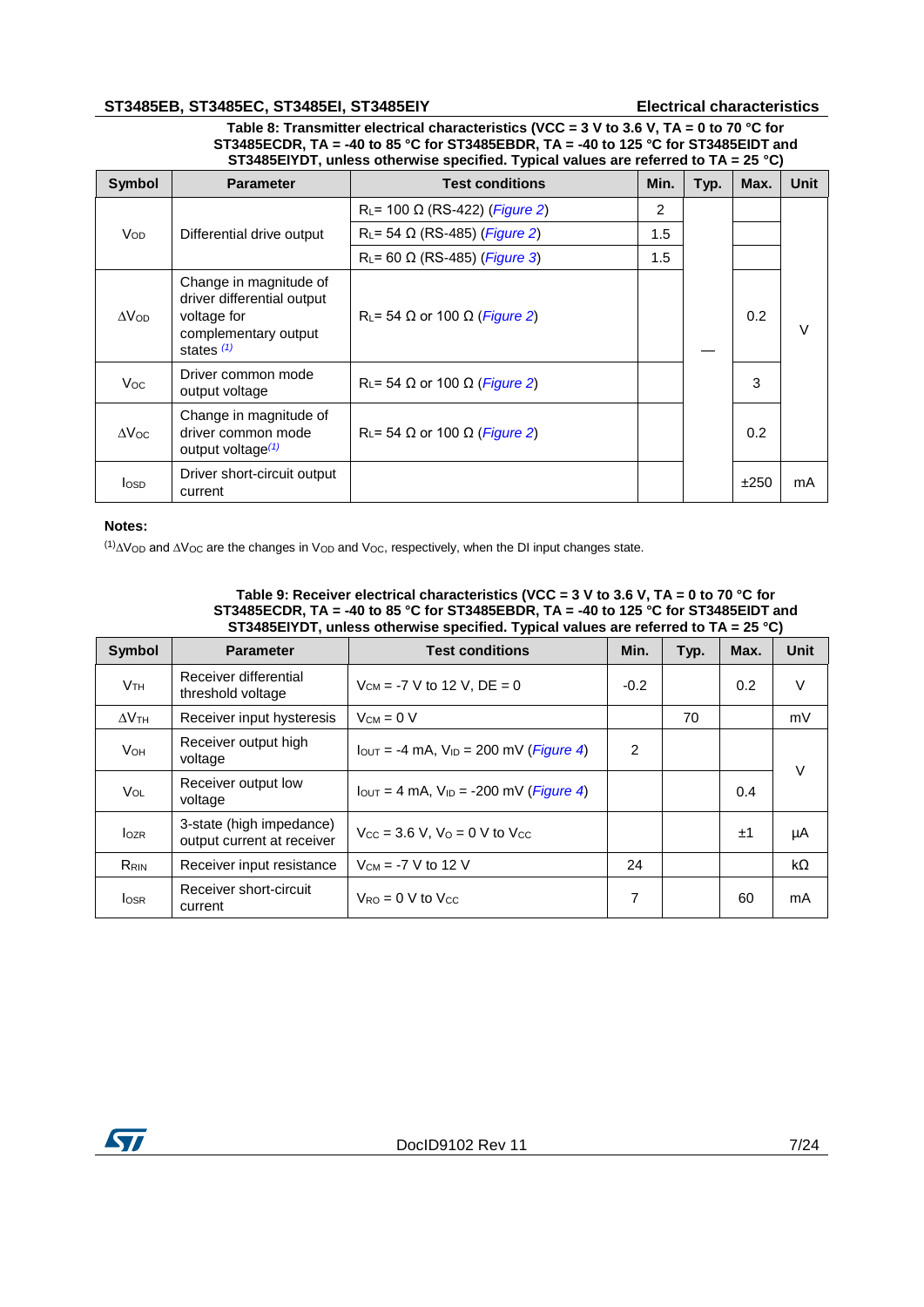### **Electrical characteristics ST3485EB, ST3485EC, ST3485EI, ST3485EIY**

**Table 10: Driver switching characteristics (VCC = 3 V to 3.6 V, TA = 0 to 70 °C for ST3485ECDR, TA = -40 to 85 °C for ST3485EBDR, TA = -40 to 125 °C for ST3485EIDT and ST3485EIYDT, unless otherwise specified. Typical values are referred to TA = 25 °C)** 

| <b>Symbol</b>                     | <b>Parameter</b>                                                                   | <b>Test conditions</b>                                                                   | Min. | Typ.            | Max. | Unit        |
|-----------------------------------|------------------------------------------------------------------------------------|------------------------------------------------------------------------------------------|------|-----------------|------|-------------|
| $D_R$                             | Maximum data rate                                                                  |                                                                                          | 12   | 15              |      | <b>Mbps</b> |
| top                               | Differential output delay                                                          | R <sub>L</sub> = 60 $\Omega$ , C <sub>L</sub> = 15 pF ( <i>Figure</i> 5 and<br>Figure 6) |      | 18              | 30   |             |
| t⊤p                               | Differential output<br>transition time                                             | R <sub>L</sub> = 60 $\Omega$ , C <sub>L</sub> = 15 pF ( <i>Figure 5</i> and<br>Figure 6) |      | 12 <sup>2</sup> | 20   |             |
| $t_{\text{PLH}}$ $t_{\text{PHL}}$ | Propagation delay                                                                  | $R_L$ = 27 $\Omega$ , $C_L$ = 15 pF ( <i>Figure 9</i> and<br>Figure 10)                  |      | 18              | 30   |             |
| t <sub>PDS</sub>                  | $ t_{\text{PLH}}$ $\cdot$ $t_{\text{PHL}}$ driver<br>propagation delay skew<br>(1) | $R_L$ = 27 $\Omega$ , $C_L$ = 15 pF ( <i>Figure 9</i> and<br>Figure 10)                  |      | $\overline{2}$  | 5    |             |
| t <sub>PZL</sub>                  | Output enable time                                                                 | $R_L$ = 110 $\Omega$ ( <i>Figure 11</i> and <i>Figure 12</i> )                           |      | 19              | 35   | ns          |
| t <sub>PZH</sub>                  | Output enable time                                                                 | $R_{L}$ = 110 $\Omega$ ( <i>Figure 7</i> and <i>Figure 8</i> )                           |      | 30              | 50   |             |
| t <sub>PHZ</sub>                  | Output disable time                                                                | $R_{L}$ = 110 $\Omega$ ( <i>Figure 7</i> and <i>Figure 8</i> )                           |      | 19              | 35   |             |
| t <sub>PLZ</sub>                  | Output disable time                                                                | $R_L$ = 110 $\Omega$ ( <i>Figure 11</i> and <i>Figure 12</i> )                           |      | 30              | 50   |             |
| tskew                             | Differential output delay<br>skew                                                  |                                                                                          |      | 1               | 3    |             |
| t <sub>PSH</sub>                  | Driver enable from<br>shutdown to output high                                      | $R_L$ = 110 $\Omega$ ( <i>Figure 7</i> and <i>Figure 8</i> )                             |      | 30              | 50   |             |
| t <sub>PSL</sub>                  | Driver enable from<br>shutdown to output low                                       | $R_L$ = 110 $\Omega$ ( <i>Figure 11</i> and <i>Figure 12</i> )                           |      | 19              | 35   |             |

#### **Notes:**

<span id="page-7-0"></span> $(1)$ Measured on  $|t$ PLH(A)-tPHL(A)| and  $|t$ PLH(B)-tPHL(B)|.

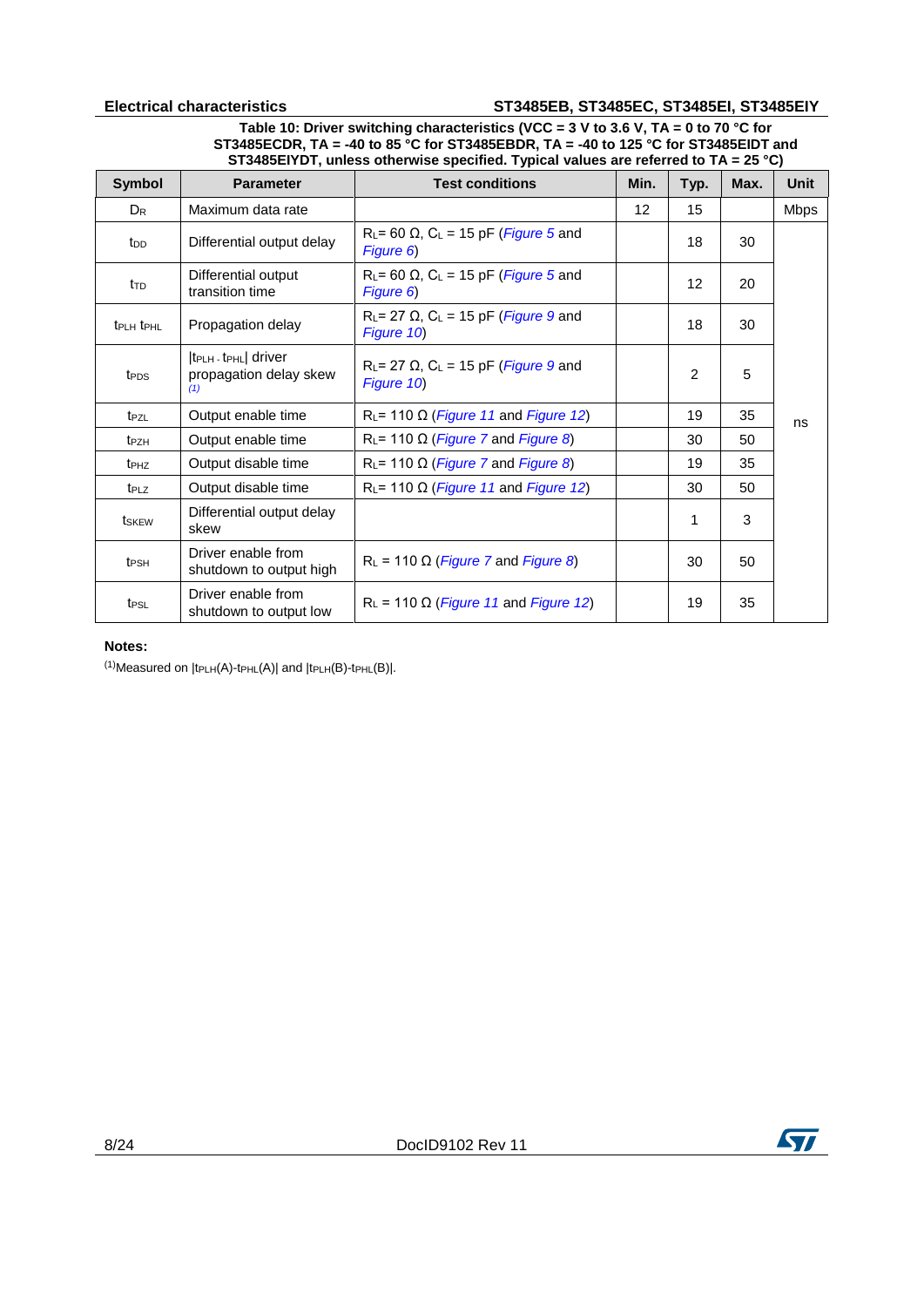#### **ST3485EB, ST3485EC, ST3485EI, ST3485EIY Electrical characteristics**

**Table 11: Receiver switching characteristics (VCC = 3 V to 3.6 V, TA = 0 to 70 °C for ST3485ECDR, TA = -40 to 85 °C for ST3485EBDR, TA = -40 to 125 °C for ST3485EIDT and ST3485EIYDT, unless otherwise specified. Typical values are referred to TA = 25 °C)** 

| <b>Symbol</b>                         | <b>Parameter</b>                                              | <b>Test conditions</b>                                                             | Min. | Typ. | Max. | Unit |
|---------------------------------------|---------------------------------------------------------------|------------------------------------------------------------------------------------|------|------|------|------|
| t <sub>RPLH</sub> , t <sub>RPHL</sub> | Propagation delay                                             | $V_{ID} = 0$ V to 3 V, C <sub>L</sub> = 15 pF ( <i>Figure 13</i><br>and Figure 14) |      | 30   | 50   |      |
| t <sub>RPDS</sub>                     | $ $ t $RPLH -$ t $RPHL$ receiver<br>propagation delay skew    | $V_{1D} = 0$ V to 3 V, C <sub>L</sub> = 15 pF ( <i>Figure 13</i><br>and Figure 14) |      | 1    | 3    |      |
| t <sub>PRZL</sub>                     | Receiver output enable<br>time to low level                   | $C_L$ = 15 pF ( <i>Figure 15</i> and <i>Figure 17</i> )                            |      | 10   | 20   |      |
| t <sub>PRZH</sub>                     | Receiver output enable<br>time to high level                  | $C_L$ = 15 pF ( <i>Figure 15</i> and <i>Figure 16</i> )                            |      | 10   | 20   | ns   |
| t <sub>PRHZ</sub>                     | Receiver output disable<br>time from high level               | $C_L$ = 15 pF ( <i>Figure 15</i> and <i>Figure 18</i> )                            |      | 10   | 20   |      |
| t <sub>PRLZ</sub>                     | Receiver output disable<br>time from low level                | $C_L$ = 15 pF ( <i>Figure 15</i> and <i>Figure 19</i> )                            |      | 10   | 20   |      |
| t <sub>PRSH</sub>                     | Receiver output enable<br>time from shutdown to<br>high level | $C_L$ = 15 pF ( <i>Figure 15</i> and <i>Figure 16</i> )                            |      | 10   | 20   |      |
| t <sub>PRSL</sub>                     | Receiver output enable<br>time from shutdown to<br>low level  | $C_L$ = 15 pF ( <i>Figure 15</i> and <i>Figure 17</i> )                            |      | 20   | 40   | μs   |

### *Notes:*

1. ∆Vop and ∆Voc are the changes in Vop and Voc, respectively, when the DI input changes state.

2. Measured on  $|t_{PLH}(A) - t_{PHL}(A)|$  and  $|t_{PLH}(B) - t_{PHL}(B)|$ .

3. The transceivers are put into shutdown by bring  $\overline{RE}$  high and DE low. If the input are

in state for less than 80 ns, the part are guaranteed not to enter shutdown. If the inputs are in this state for at least 300 ns, the parts are guaranteed to have entered shutdown.

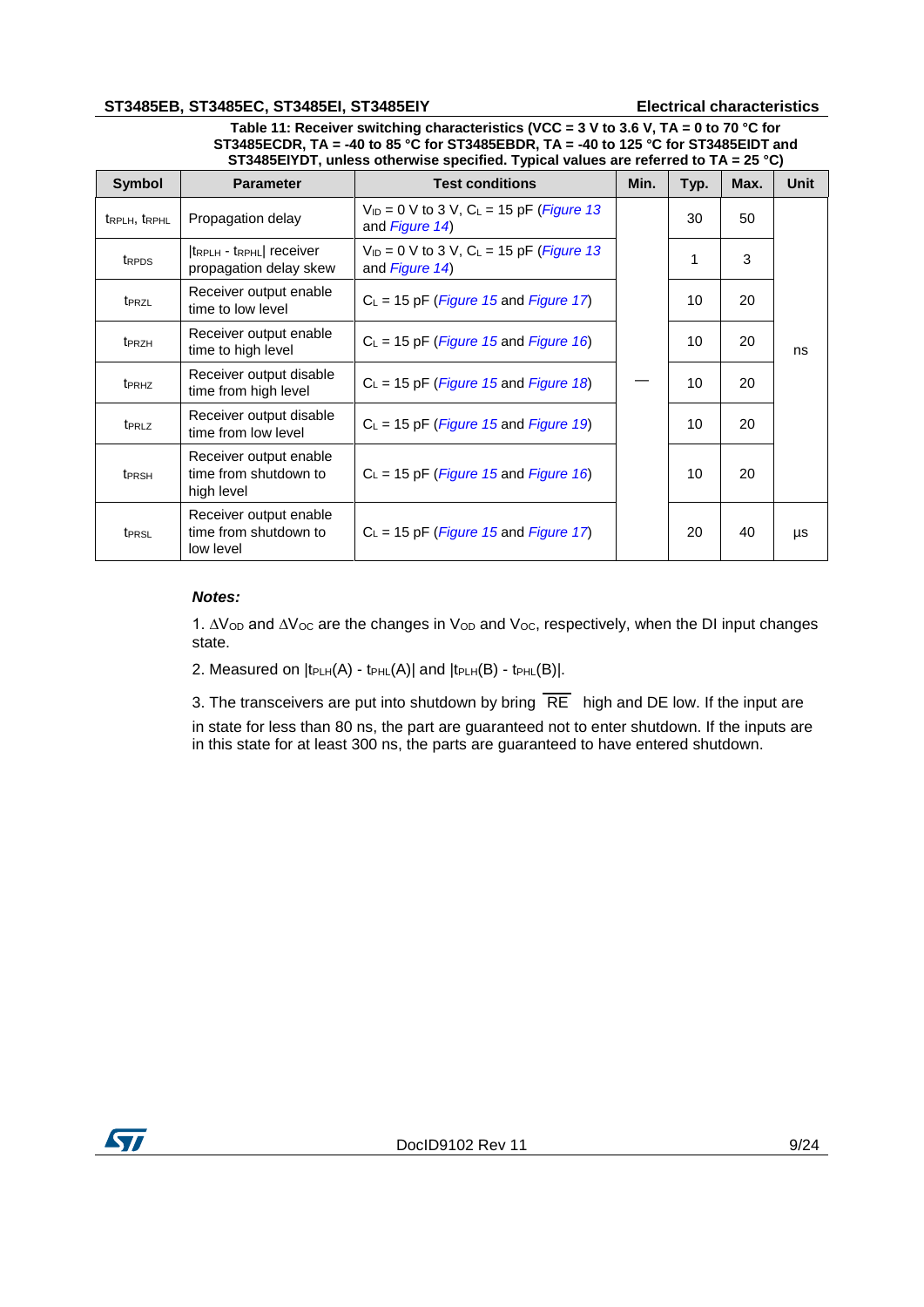# **5 Test circuits and typical characteristics**

<span id="page-9-1"></span><span id="page-9-0"></span>

<span id="page-9-2"></span>

<span id="page-9-3"></span>

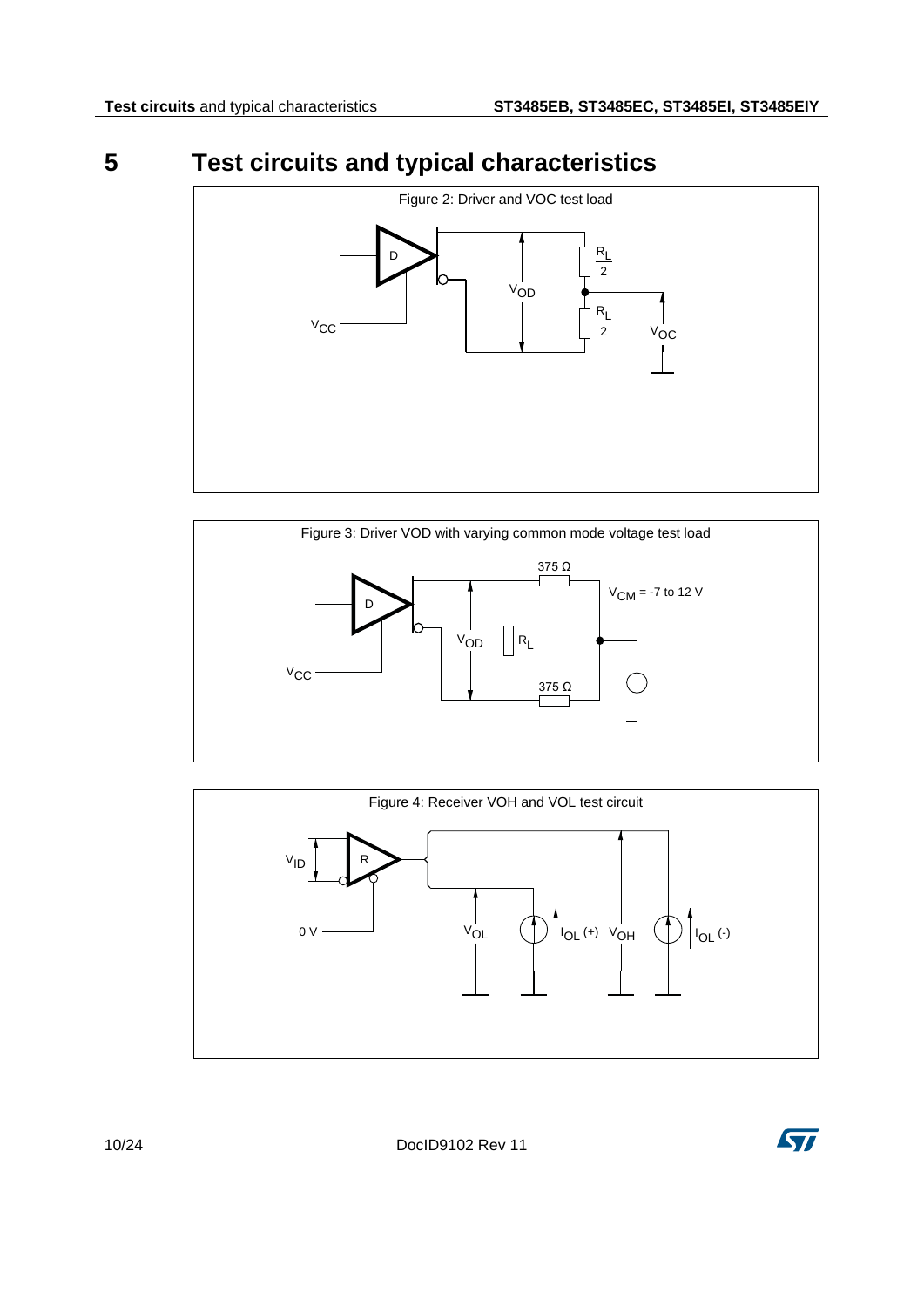### **ST3485EB, ST3485EC, ST3485EI, ST3485EIY Test circuits** and typical characteristics

<span id="page-10-0"></span>

- 1. The input pulse is supplied by a generator with the following characteristics: PRR = 250 kHz, 50 % duty cycle, tr  $\leq$  6.0 ns, Z<sub>o</sub> = 50 Ω.
- 2. C<sub>L</sub> includes probe and stray capacitance

<span id="page-10-1"></span>

<span id="page-10-2"></span>

- 1. The input pulse is supplied by a generator with the following characteristics: PRR = 250 kHz, 50 % duty cycle,  $tr \leq 6.0$  ns.
- 2. C<sub>L</sub> includes probe and stray capacitance

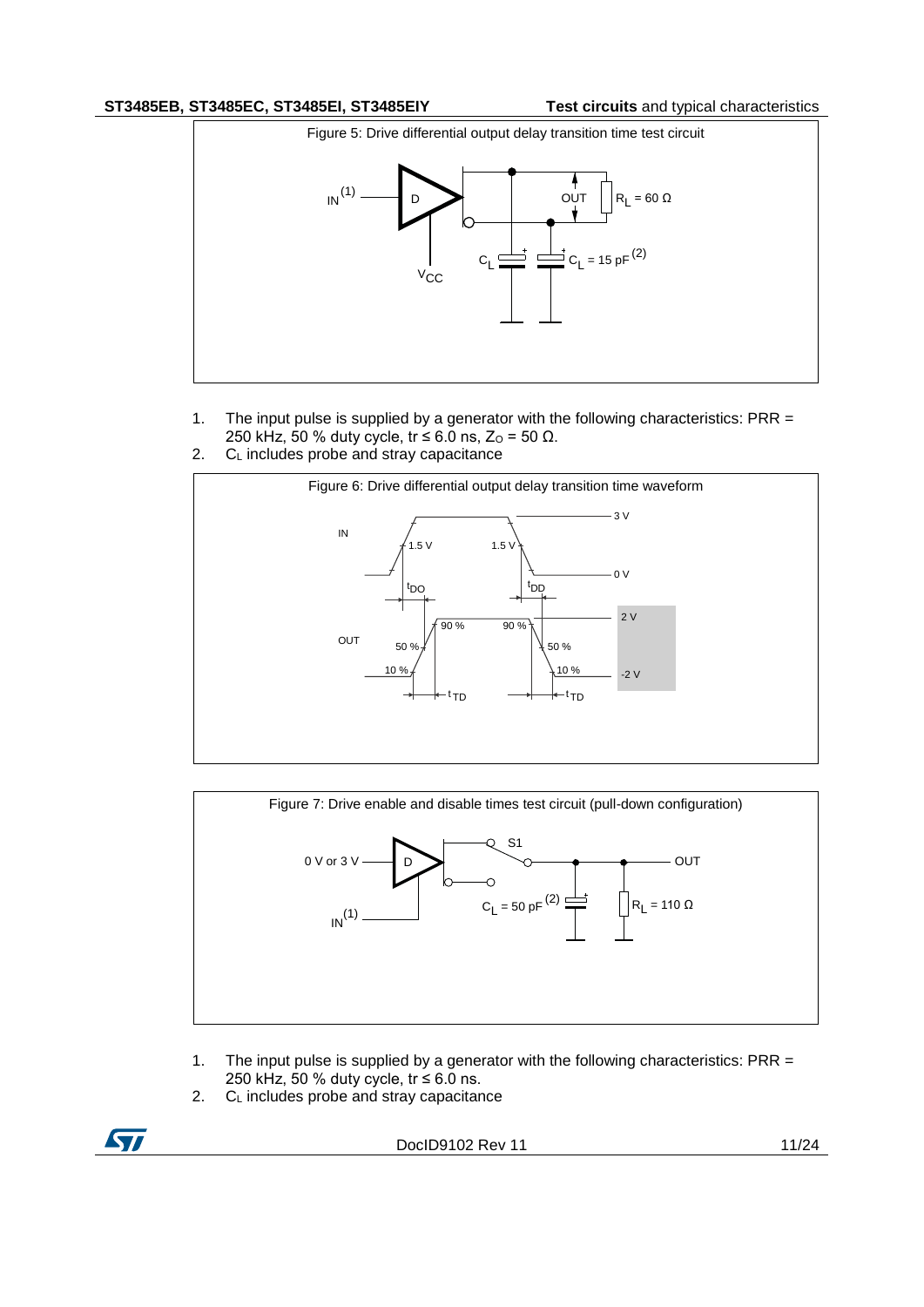<span id="page-11-1"></span>

1. t<sub>PZH</sub> is valid if the driver is initially disabled ( $\overline{RE}$  is high), t<sub>PSH</sub> is valid if the driver is initially in shutdown mode (RE is low).

<span id="page-11-0"></span>

- 1. The input pulse is supplied by a generator with the following characteristics: PRR = 250 kHz, 50 % duty cycle,  $tr \leq 6.0$  ns.
- 2. C<sub>L</sub> includes probe and stray capacitance

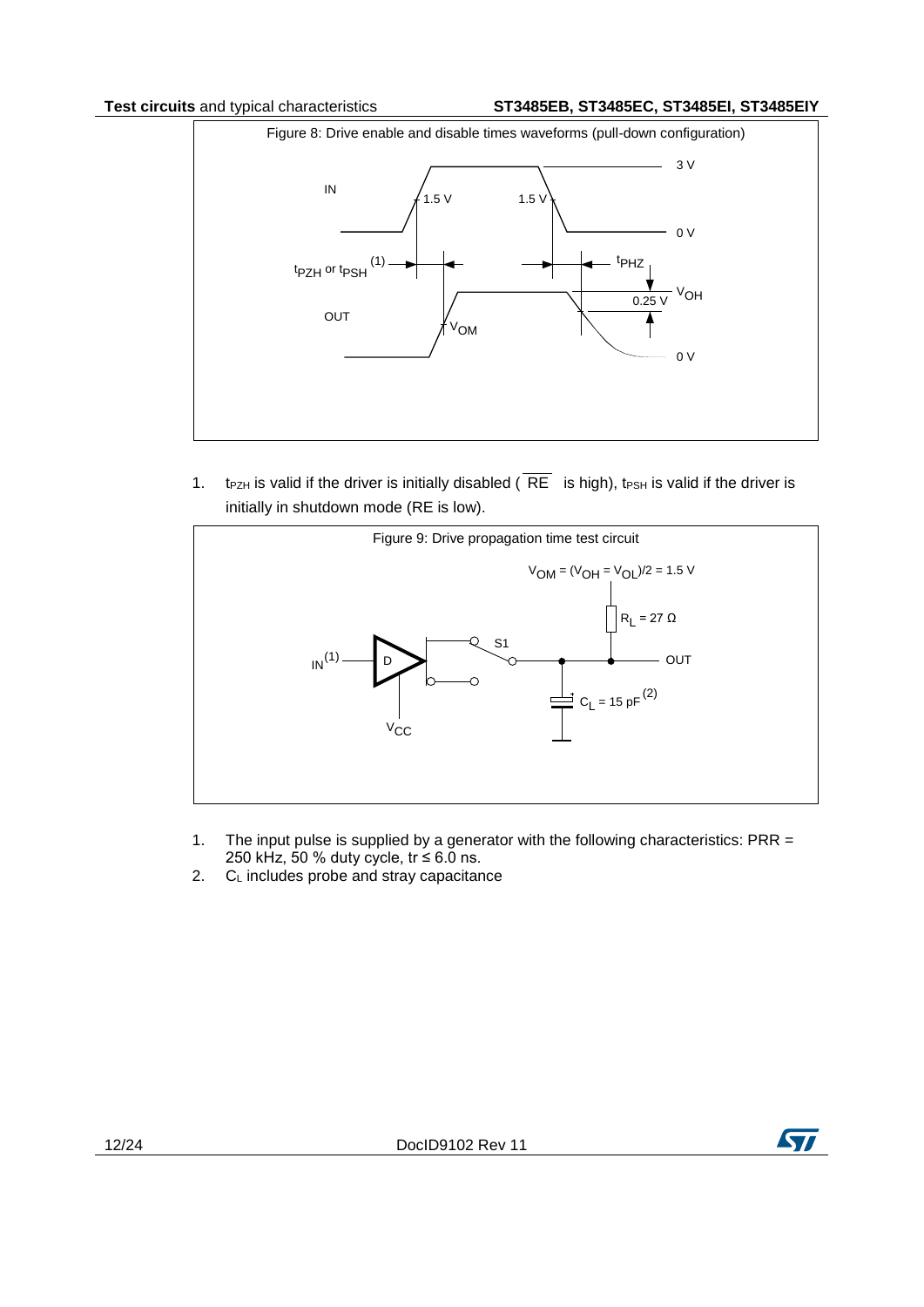### **ST3485EB, ST3485EC, ST3485EI, ST3485EIY Test circuits** and typical characteristics

<span id="page-12-0"></span>

<span id="page-12-1"></span>

- 1. The input pulse is supplied by a generator with the following characteristics: PRR = 250 kHz, 50 % duty cycle, tr ≤ 6.0 ns.
- 2. CL includes probe and stray capacitance

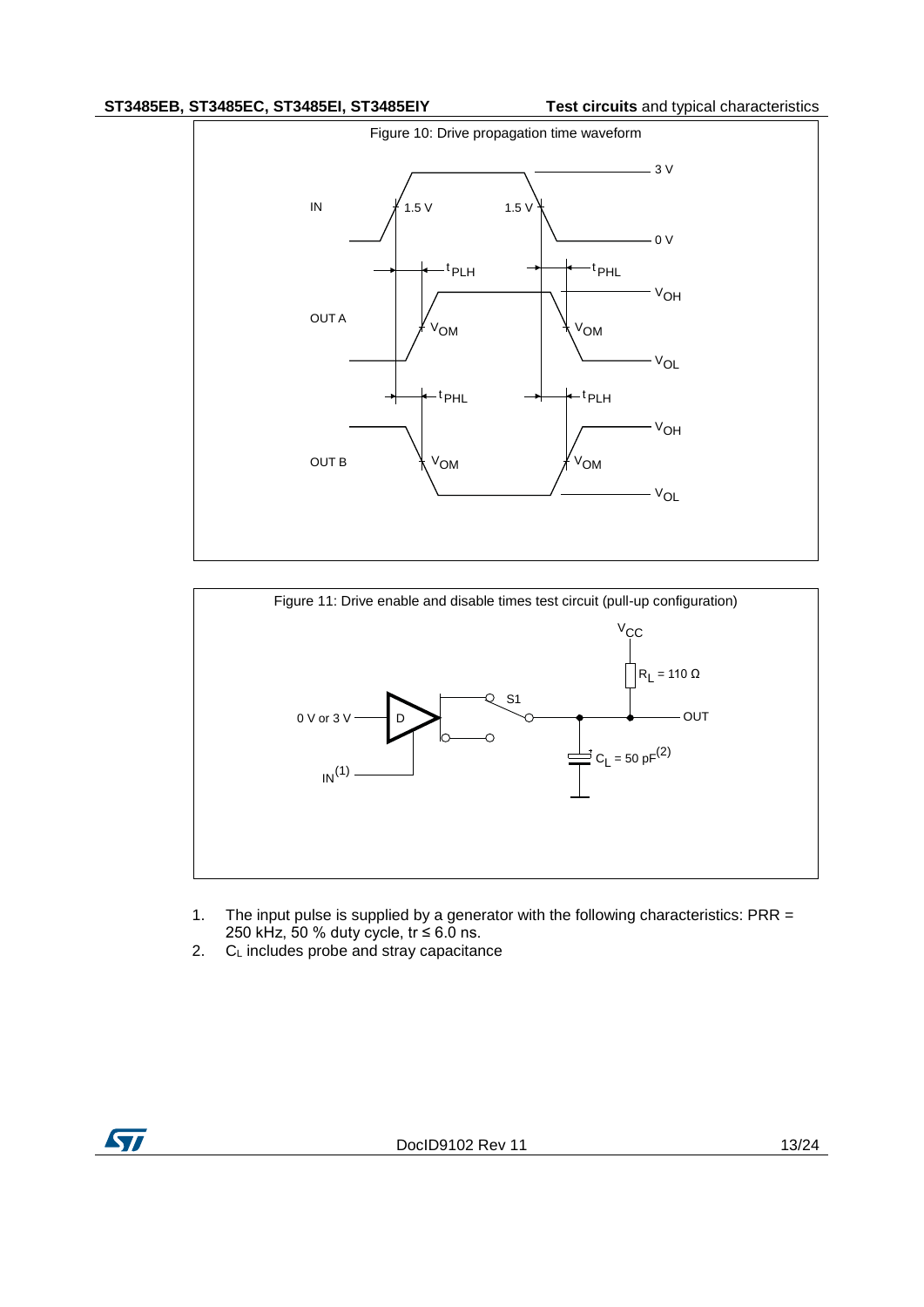<span id="page-13-0"></span>

1. t<sub>PZL</sub> is valid if the driver is initially disabled ( $\overline{RE}$  is high), t<sub>PSL</sub> is valid if the driver is initially in shutdown mode (RE is low).

<span id="page-13-1"></span>

- 1. The input pulse is supplied by a generator with the following characteristics: PRR = 250 kHz, 50 % duty cycle, tr ≤ 6.0 ns.
- 2.  $C_L$  includes probe and stray capacitance



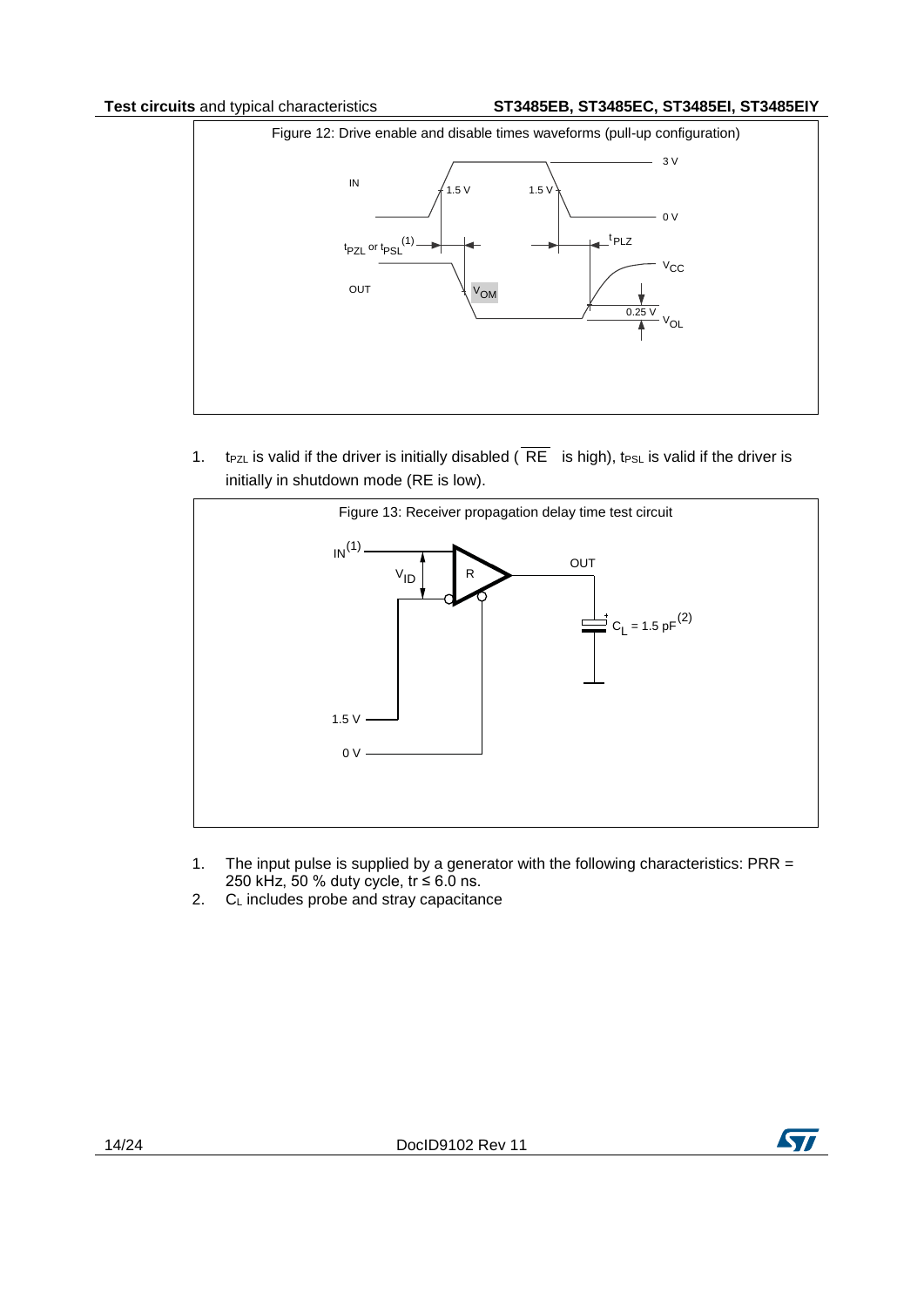### **ST3485EB, ST3485EC, ST3485EI, ST3485EIY Test circuits** and typical characteristics

<span id="page-14-0"></span>

<span id="page-14-1"></span>

- 1. The input pulse is supplied by a generator with the following characteristics: PRR = 250 kHz, 50 % duty cycle,  $tr \leq 6.0$  ns.
- 2.  $C_L$  includes probe and stray capacitance

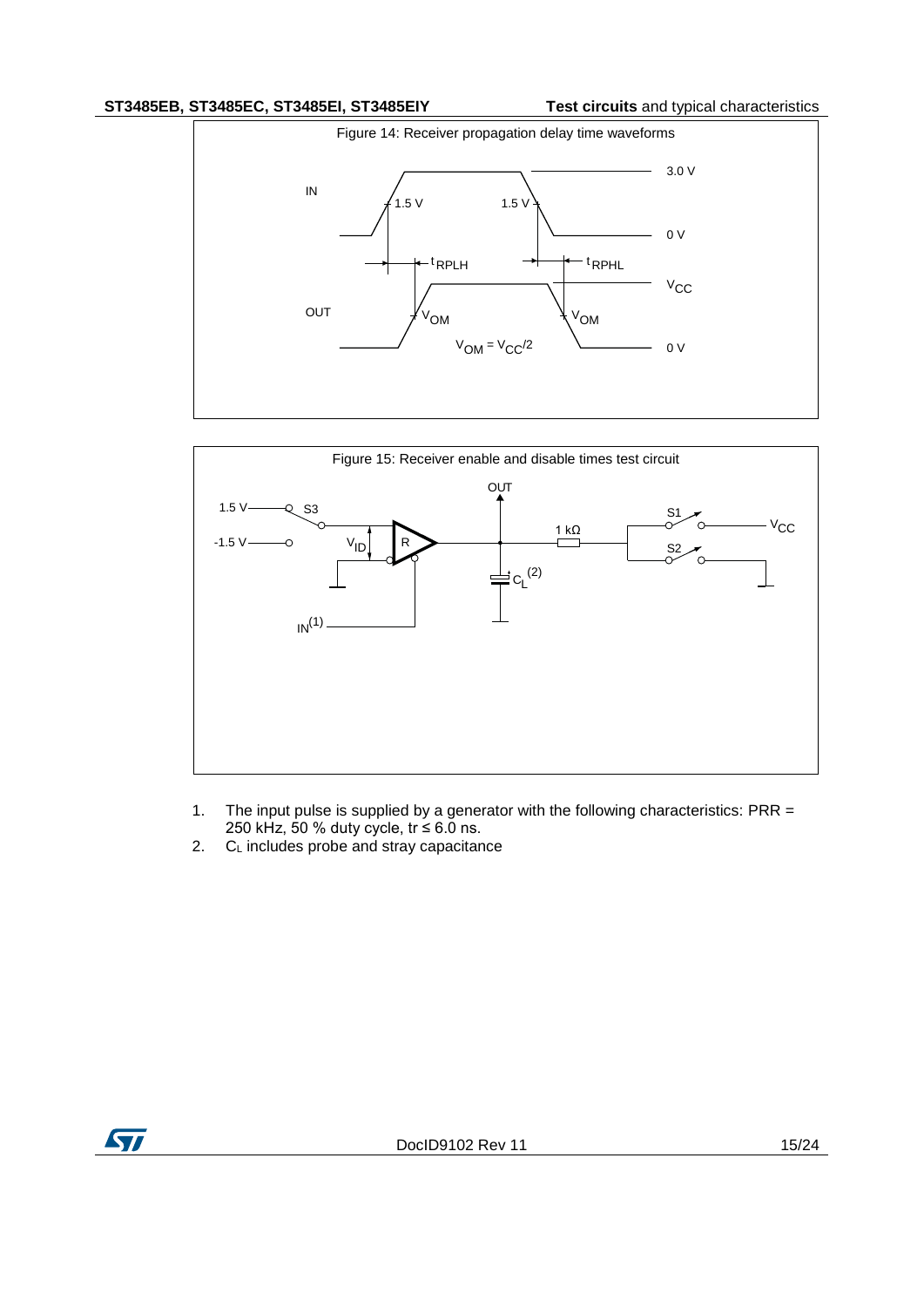### **Test circuits** and typical characteristics **ST3485EB, ST3485EC, ST3485EI, ST3485EIY**

<span id="page-15-1"></span>

<span id="page-15-0"></span>

<span id="page-15-2"></span>

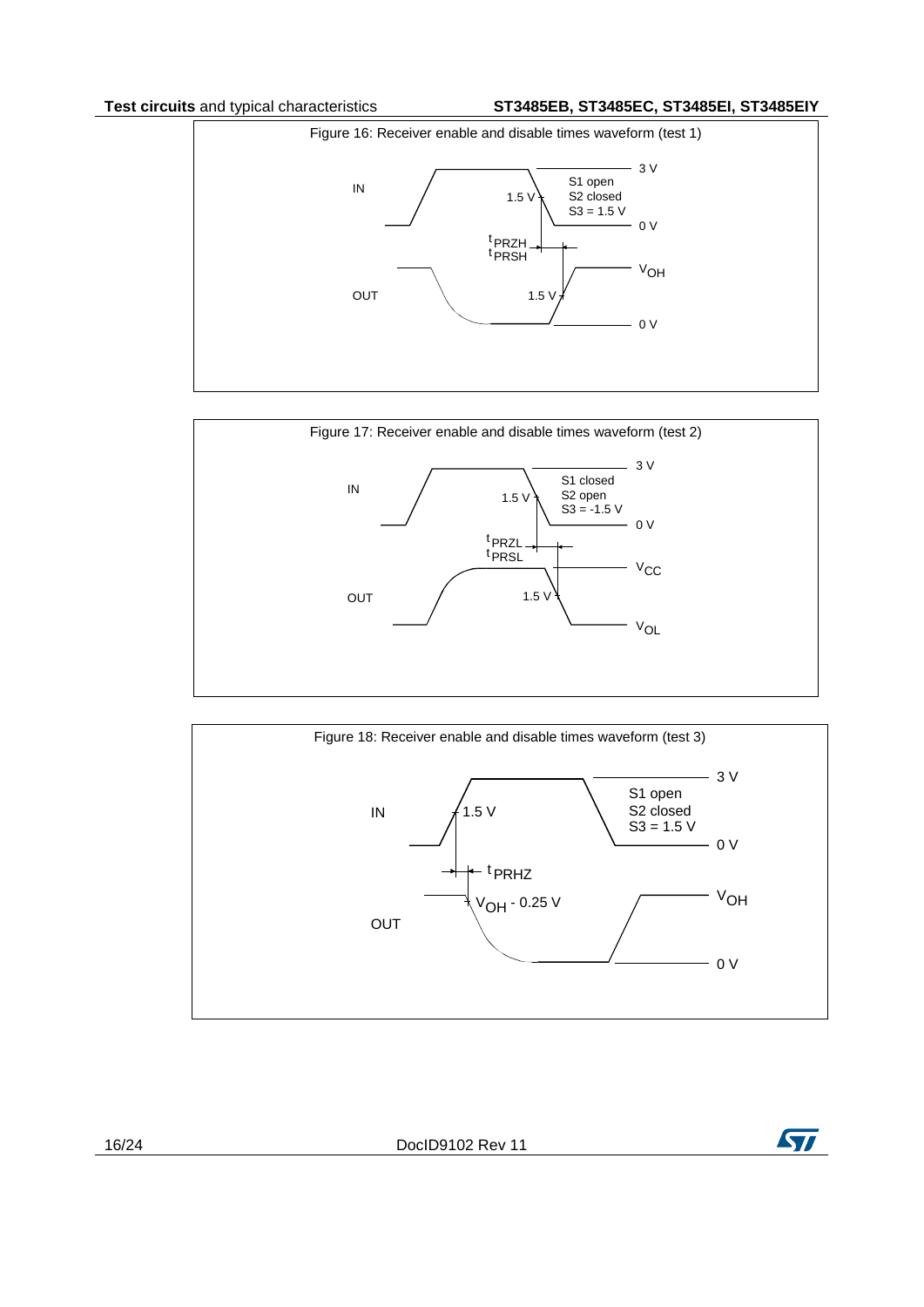### **ST3485EB, ST3485EC, ST3485EI, ST3485EIY Test circuits** and typical characteristics

<span id="page-16-2"></span>

<span id="page-16-0"></span>

<span id="page-16-1"></span>



DocID9102 Rev 11 17/24

**ST**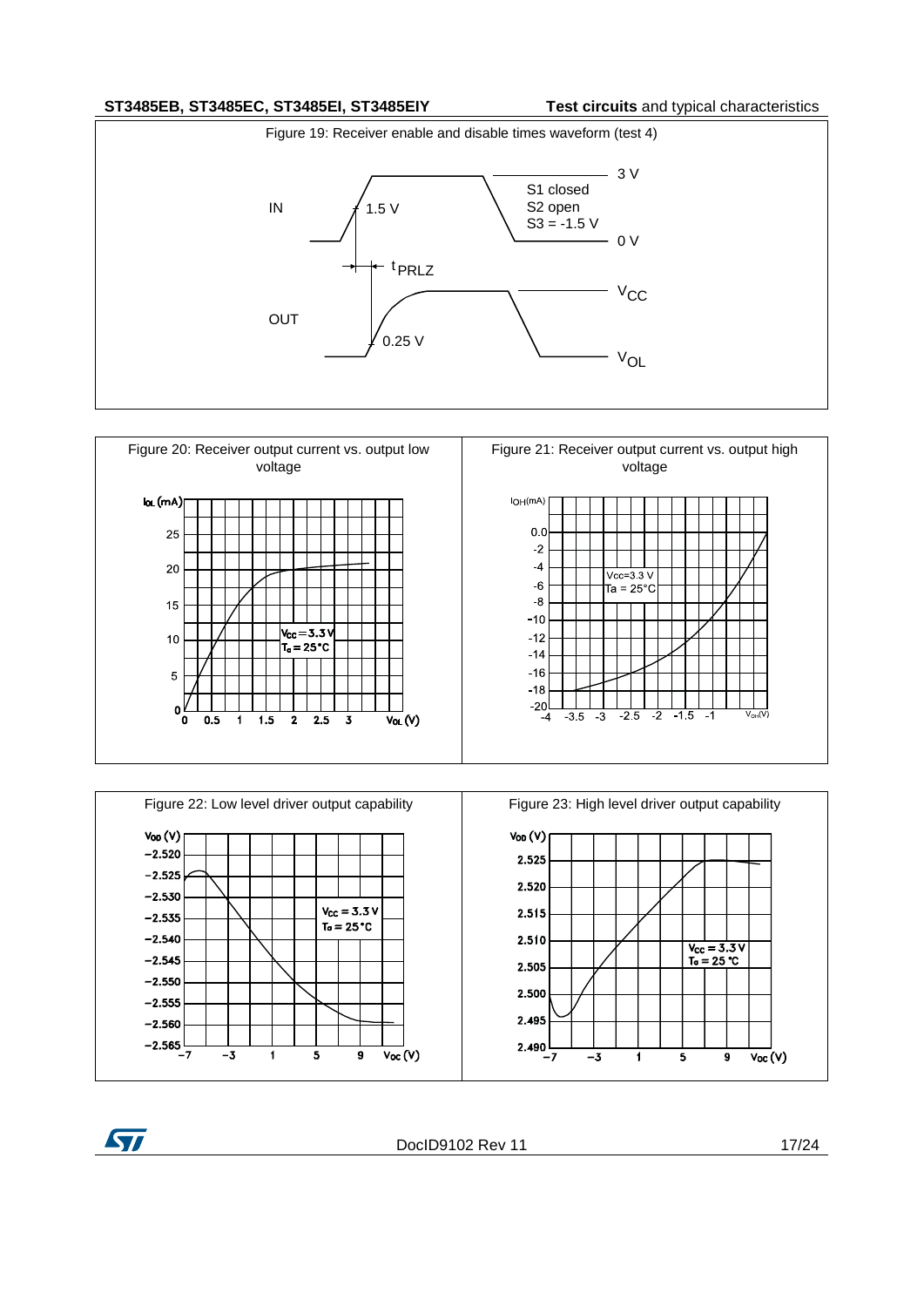### **Test circuits** and typical characteristics **ST3485EB, ST3485EC, ST3485EI, ST3485EIY**

<span id="page-17-0"></span>

<span id="page-17-1"></span>

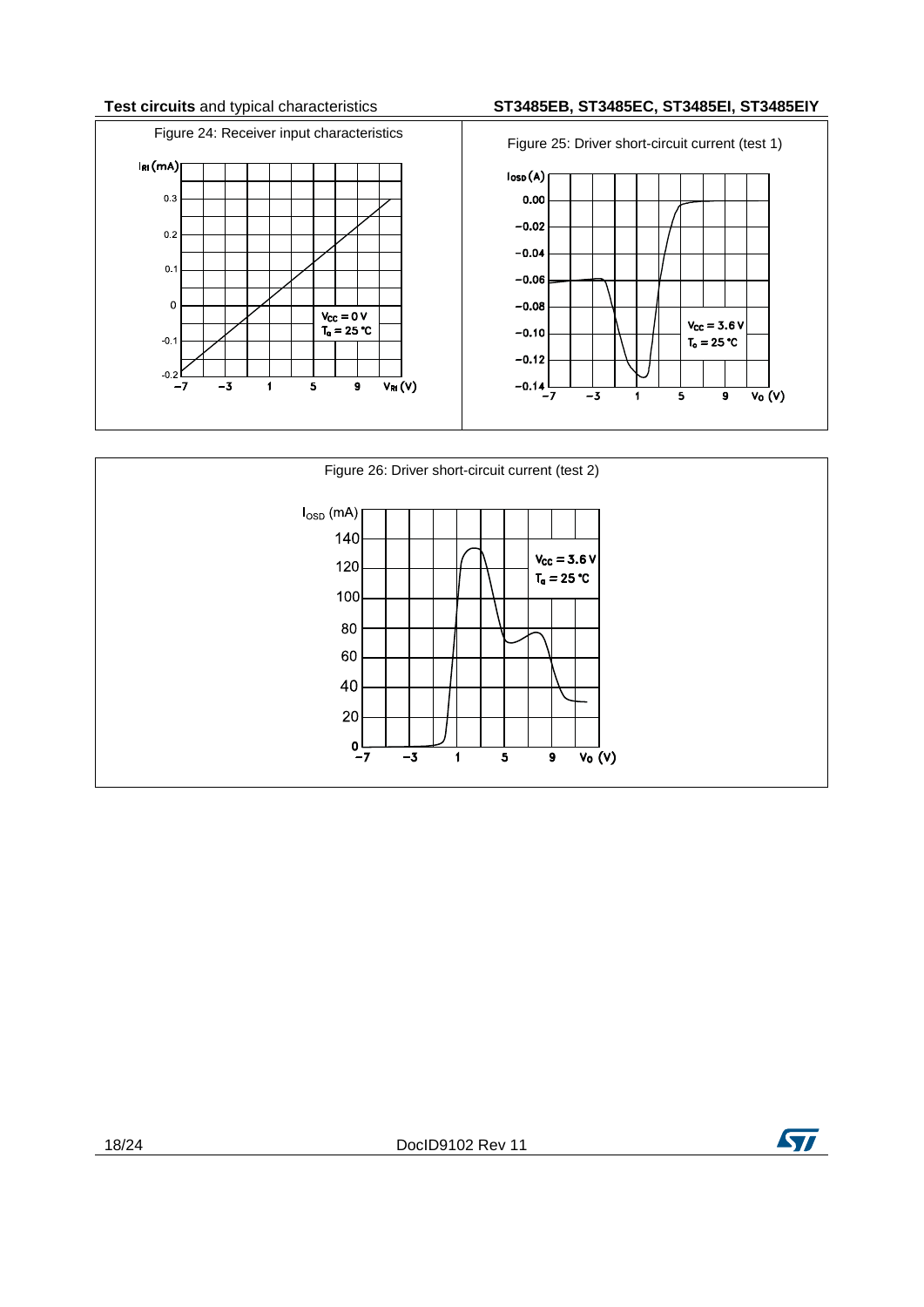### **6 Package information**

<span id="page-18-0"></span>In order to meet environmental requirements, ST offers these devices in different grades of ECOPACK® packages, depending on their level of environmental compliance. ECOPACK® specifications, grade definitions and product status are available at: *www.st.com*. ECOPACK<sup>®</sup> is an ST trademark.

### **6.1 SO8 package information**

<span id="page-18-1"></span>

|  |  |  | Table 12: SO8 mechanical data |  |
|--|--|--|-------------------------------|--|
|--|--|--|-------------------------------|--|

|                | <b>Dimensions</b>  |      |             |               |       |             |
|----------------|--------------------|------|-------------|---------------|-------|-------------|
| Ref.           | <b>Millimeters</b> |      |             | <b>Inches</b> |       |             |
|                | Min.               | Typ. | Max.        | Min.          | Typ.  | <b>Max</b>  |
| A              |                    |      | 1.75        |               |       | 0.069       |
| A <sub>1</sub> | 0.10               |      | 0.25        | 0.004         |       | 0.010       |
| A2             | 1.25               |      |             | 0.049         |       |             |
| b              | 0.28               |      | 0.48        | 0.011         |       | 0.019       |
| с              | 0.17               |      | 0.23        | 0.007         |       | 0.010       |
| D              | 4.80               | 4.90 | 5.00        | 0.189         | 0.193 | 0.197       |
| E              | 5.80               | 6.00 | 6.20        | 0.228         | 0.236 | 0.244       |
| E1             | 3.80               | 3.90 | 4.00        | 0.150         | 0.154 | 0.157       |
| e              |                    | 1.27 |             |               | 0.050 |             |
| h              | 0.25               |      | 0.50        | 0.010         |       | 0.020       |
| L              | 0.40               |      | 1.27        | 0.016         |       | 0.050       |
| L1             |                    | 1.04 |             |               | 0.040 |             |
| $\mathsf{k}$   | $0^{\circ}$        |      | $8^{\circ}$ | $0^{\circ}$   |       | $8^{\circ}$ |
| ccc            |                    |      | 0.10        |               |       | 0.004       |



DocID9102 Rev 11 19/24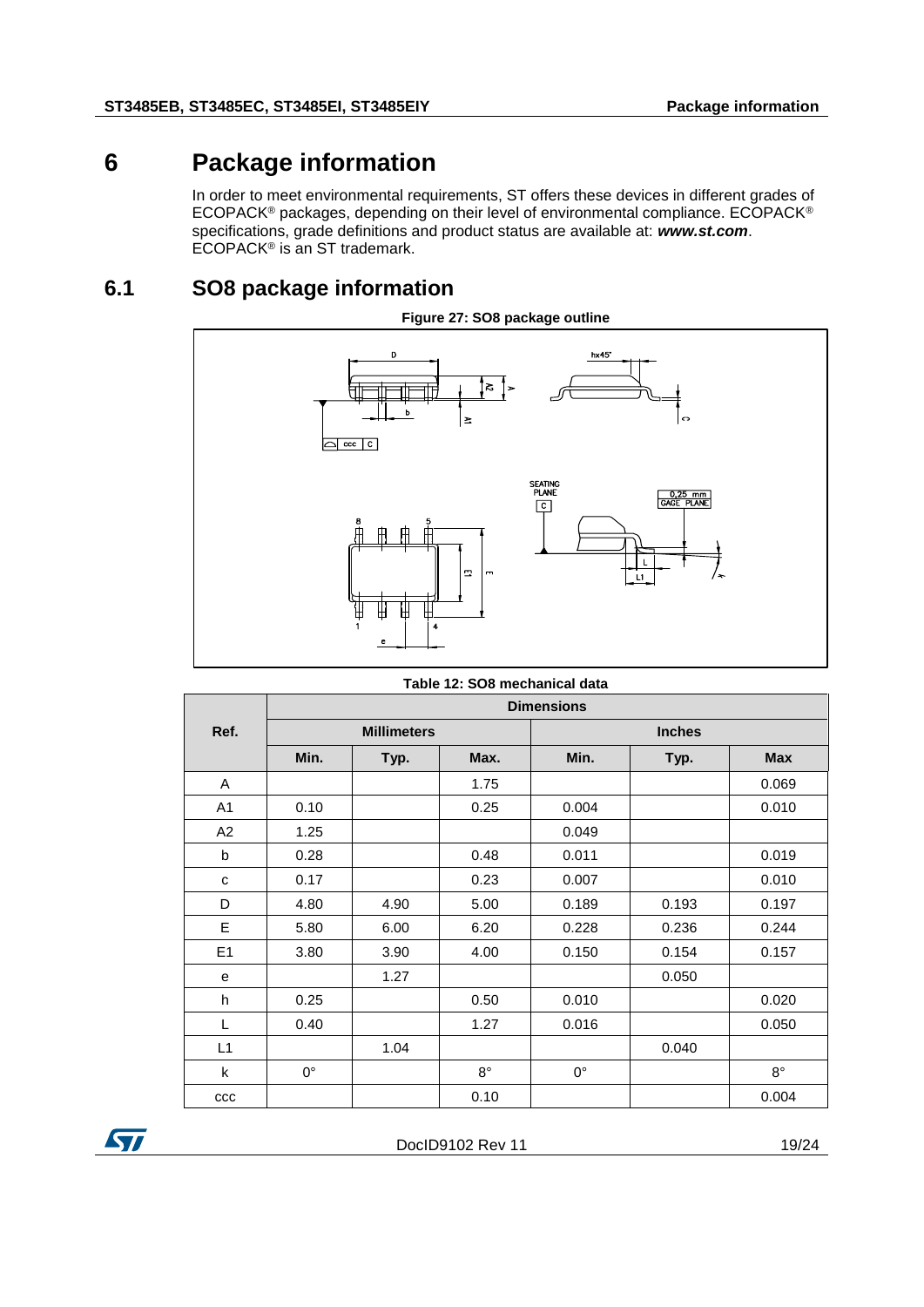### **6.2 SO8 tape and reel information**

<span id="page-19-0"></span>

1. Drawing not to scale

### **Table 13: SO8 tape and reel mechanical data**

|               | <b>Dimensions</b> |      |      |               |      |        |
|---------------|-------------------|------|------|---------------|------|--------|
| <b>Symbol</b> | mm                |      |      | <b>Inches</b> |      |        |
|               | Min.              | Typ. | Max. | Min.          | Typ. | Max.   |
| A             |                   |      | 330  |               |      | 12.992 |
| С             | 12.8              |      | 13.2 | 0.504         |      | 0.519  |
| D             | 20.2              |      |      | 0.795         |      |        |
| N             | 60                |      |      | 2.362         |      |        |
| T             |                   |      | 22.4 |               |      | 0.882  |
| Ao            | 8.1               |      | 8.5  | 0.319         |      | 0.335  |
| Bo            | 5.5               |      | 5.9  | 0.216         |      | 0.232  |
| Ko            | 2.1               |      | 2.3  | 0.082         |      | 0.090  |
| Po            | 3.9               |      | 4.1  | 0.153         |      | 0.161  |
| P             | 7.9               |      | 8.1  | 0.311         |      | 0.319  |

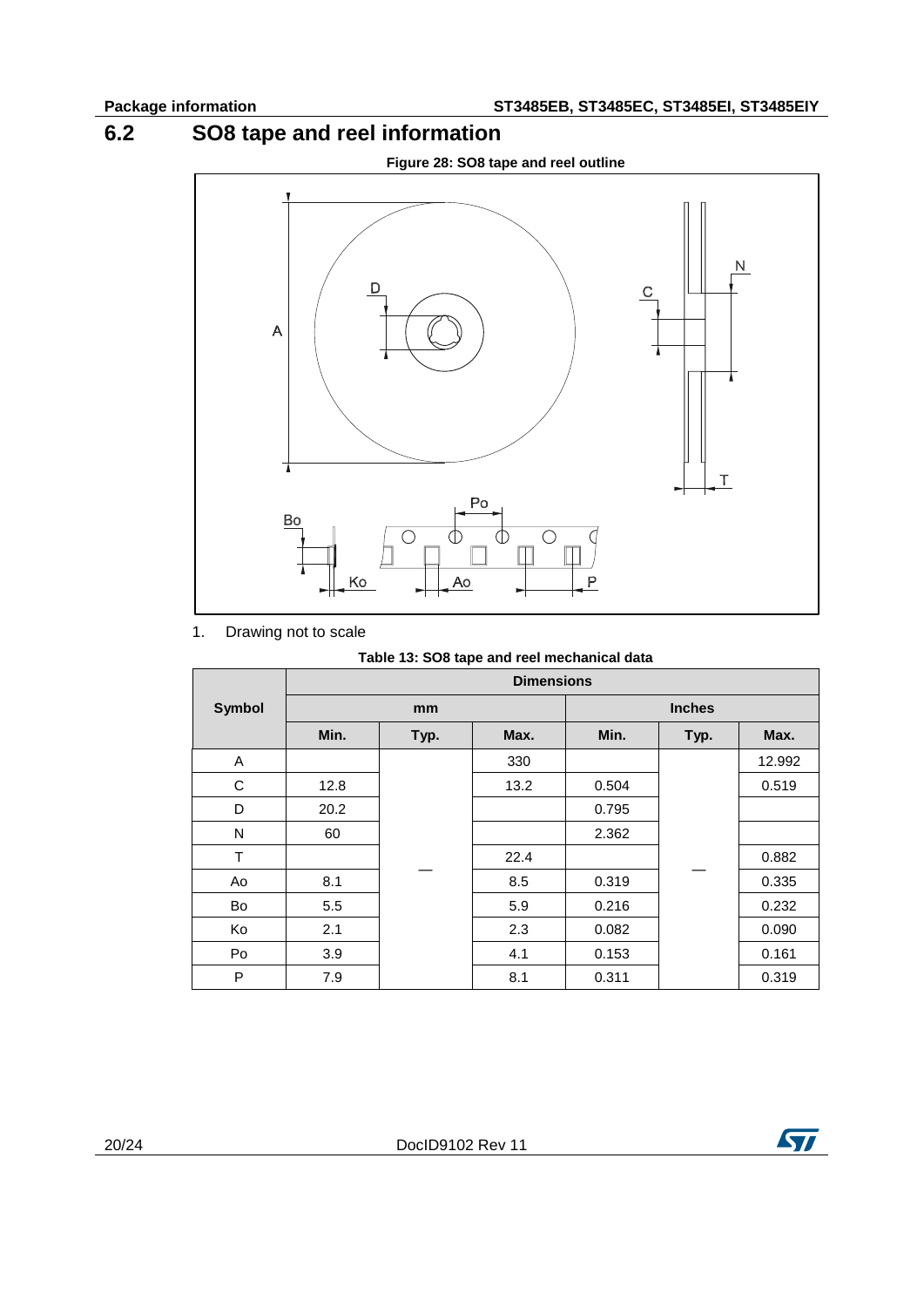# <span id="page-20-0"></span>**7 Ordering information**

| Order code                 | Temperature range                         | Package         | Packaging     | <b>Marking</b> |
|----------------------------|-------------------------------------------|-----------------|---------------|----------------|
| ST3485ECDR                 | 0 to 70 $^{\circ}$ C                      |                 |               | 3485EC         |
| ST3485EBDR                 | -40 to 85 $^{\circ}$ C                    | SO <sub>8</sub> |               | 3485EB         |
| ST3485EIDT                 | -40 to 125 $^{\circ}$ C                   |                 | Tape and reel | 3485EI         |
| ST3485EIVDT <sup>(1)</sup> | -40 to 125 $\degree$ C (automotive grade) |                 |               | 3485EIY        |

#### **Table 14: Order codes**

### **Notes:**

<span id="page-20-1"></span>(1)Qualification and characterization according to AEC Q100 and Q003 or equivalent, advanced screening according to AEC Q001 and Q 002 or equivalent.

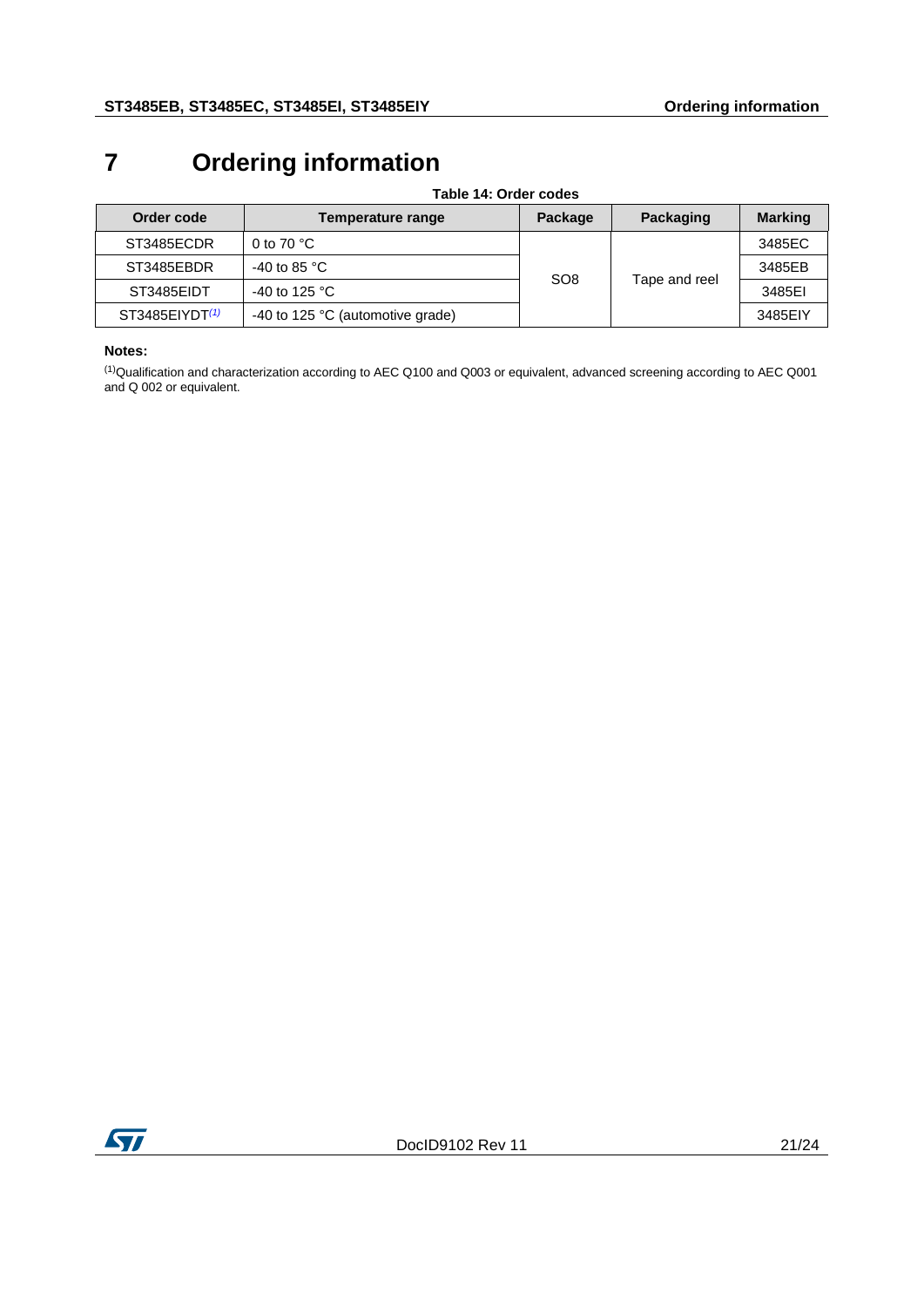# <span id="page-21-0"></span>**8 Revision history**

**Table 15: Document revision history** 

| <b>Date</b> | <b>Revision</b> | <b>Changes</b>                                                                                                                                                                                                                                                                                                                                                                                                                                                                                                                                                                                                                                                                                                                                                                                                                                                                                                                                                                                 |
|-------------|-----------------|------------------------------------------------------------------------------------------------------------------------------------------------------------------------------------------------------------------------------------------------------------------------------------------------------------------------------------------------------------------------------------------------------------------------------------------------------------------------------------------------------------------------------------------------------------------------------------------------------------------------------------------------------------------------------------------------------------------------------------------------------------------------------------------------------------------------------------------------------------------------------------------------------------------------------------------------------------------------------------------------|
| 20-Jun-2005 | 2               | Mistake on table 12 $tzL(SHDN)$ ms ==> µs.                                                                                                                                                                                                                                                                                                                                                                                                                                                                                                                                                                                                                                                                                                                                                                                                                                                                                                                                                     |
| 30-Aug-2005 | 3               | Remove (TRUE) on title, description has been updated in cover page. The<br>V <sub>TH</sub> and DV <sub>TH</sub> values are changed in table 10.                                                                                                                                                                                                                                                                                                                                                                                                                                                                                                                                                                                                                                                                                                                                                                                                                                                |
| 07-Apr-2006 | 4               | Order codes updated.                                                                                                                                                                                                                                                                                                                                                                                                                                                                                                                                                                                                                                                                                                                                                                                                                                                                                                                                                                           |
| 12-Nov-2007 | 5               | Added Table 1.                                                                                                                                                                                                                                                                                                                                                                                                                                                                                                                                                                                                                                                                                                                                                                                                                                                                                                                                                                                 |
| 18-Dec-2013 | 6               | Updated Features (added SO-8 package, replaced human body model by<br>±15 kV IEC 61000-4-2 air discharge and IEC 1000-4-2 by IEC 61000-4-2).<br>Updated Description (renamed device to ST3485EB/EC, replaced human<br>body model by ±15 kV IEC 61000-4-2 air discharge).<br>Removed ST3485ECN device from Table 1.<br>Updated title of Table 6, cross-references, replaced human body model<br>(HBM) by ±15 kV IEC 61000-4-2 air discharge and IEC 1000-4-2 by IEC<br>61000-4-2.<br>Added notes below Table 9.<br>Updated Table 10 to Table 12 (updated data, cross-references).<br>Updated Figure 5 to Figure 16 (updated data, added notes below figures and<br>highlighted some parts of Figure 6 and Figure 12).<br>Removed DIP-8 package from Section 6: "Package information" and whole<br>document. Reformatted Section 6: "Package information" (added Figure 27,<br>Figure 28, Table 13 and Table 14, reversed order of figures and table).<br>Minor corrections throughout document. |
| 12-Jun-2015 | 7               | Added part number ST3485EIY<br>Added order code ST3485EIYDT and pointed out in Features it is<br>automotive grade.<br>Table 7 and Table 9 through to Table 12: replaced $T_A = -40$ to 85 °C with $T_A$<br>= 0 to 70 °C (ST3485ECDR), $T_A$ = -40 to 85 °C (ST3485EBDR), and $T_A$ = -<br>40 to 125 °C (ST3485EIYDT).<br>Updated titles of figures 7, 8, 11, 12, 16, 17, 18, 19, 25, and 26                                                                                                                                                                                                                                                                                                                                                                                                                                                                                                                                                                                                    |
| 15-Mar-2016 | 8               | Table 5: added ESD information<br>Removed "Table 6: ESD performance: transmitter outputs, receiver inputs<br>$(A, B)$ ".<br>Added Section 7: "Ordering information"                                                                                                                                                                                                                                                                                                                                                                                                                                                                                                                                                                                                                                                                                                                                                                                                                            |
| 02-Aug-2016 | 9               | Added new part number ST3485EI<br>Table 1: "Device summary": added information for new part number<br>ST3485EI.<br>Removed "Note" icons throughout datasheet<br>Section 4: "Electrical characteristics": updated TA information<br>Section 5: "Test circuits and typical characteristics": removed overline bar<br>concerning "RE is low" in note 1 of figures 8 and 12.<br>Table 14: "Order codes": added ST3485EIDT and updated footnote 1<br>(ST3485EIYDT now qualified).                                                                                                                                                                                                                                                                                                                                                                                                                                                                                                                   |
| 25-Aug-2016 | 10              | Table 14: "Order codes": updated order codes ST3485EBDR and<br>ST3485ECDR.                                                                                                                                                                                                                                                                                                                                                                                                                                                                                                                                                                                                                                                                                                                                                                                                                                                                                                                     |

22/24 DocID9102 Rev 11

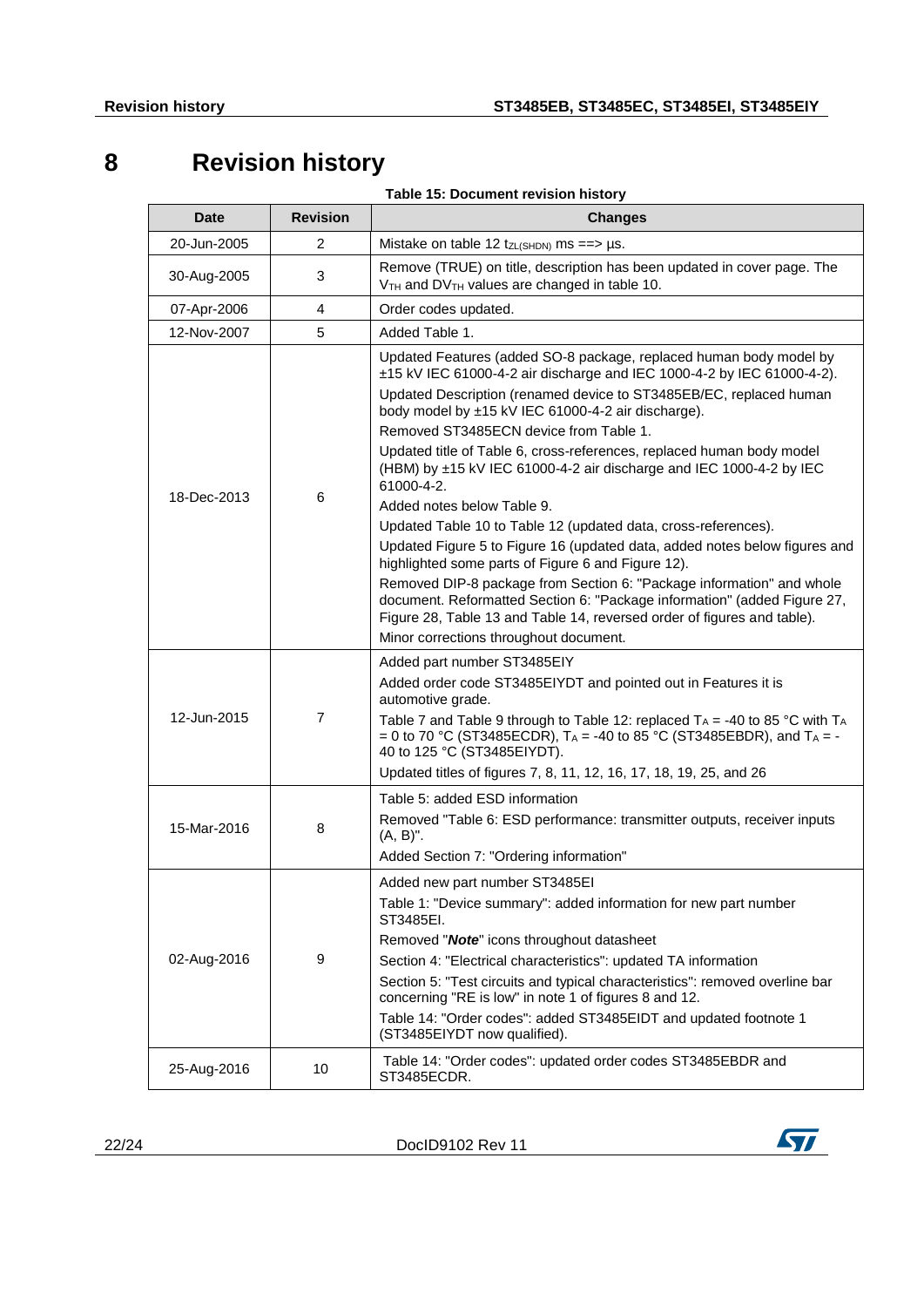### **ST3485EB, ST3485EC, ST3485EI, ST3485EIY Revision history**

| Date        | <b>Revision</b> | <b>Changes</b>                                                                                                                                                                                                                               |
|-------------|-----------------|----------------------------------------------------------------------------------------------------------------------------------------------------------------------------------------------------------------------------------------------|
| 26-Oct-2017 | 11              | Updated Figure 20: "Receiver output current vs. output low voltage", Figure<br>21: "Receiver output current vs. output high voltage", Figure 24: "Receiver<br>input characteristics" and Figure 26: "Driver short-circuit current (test 2)". |